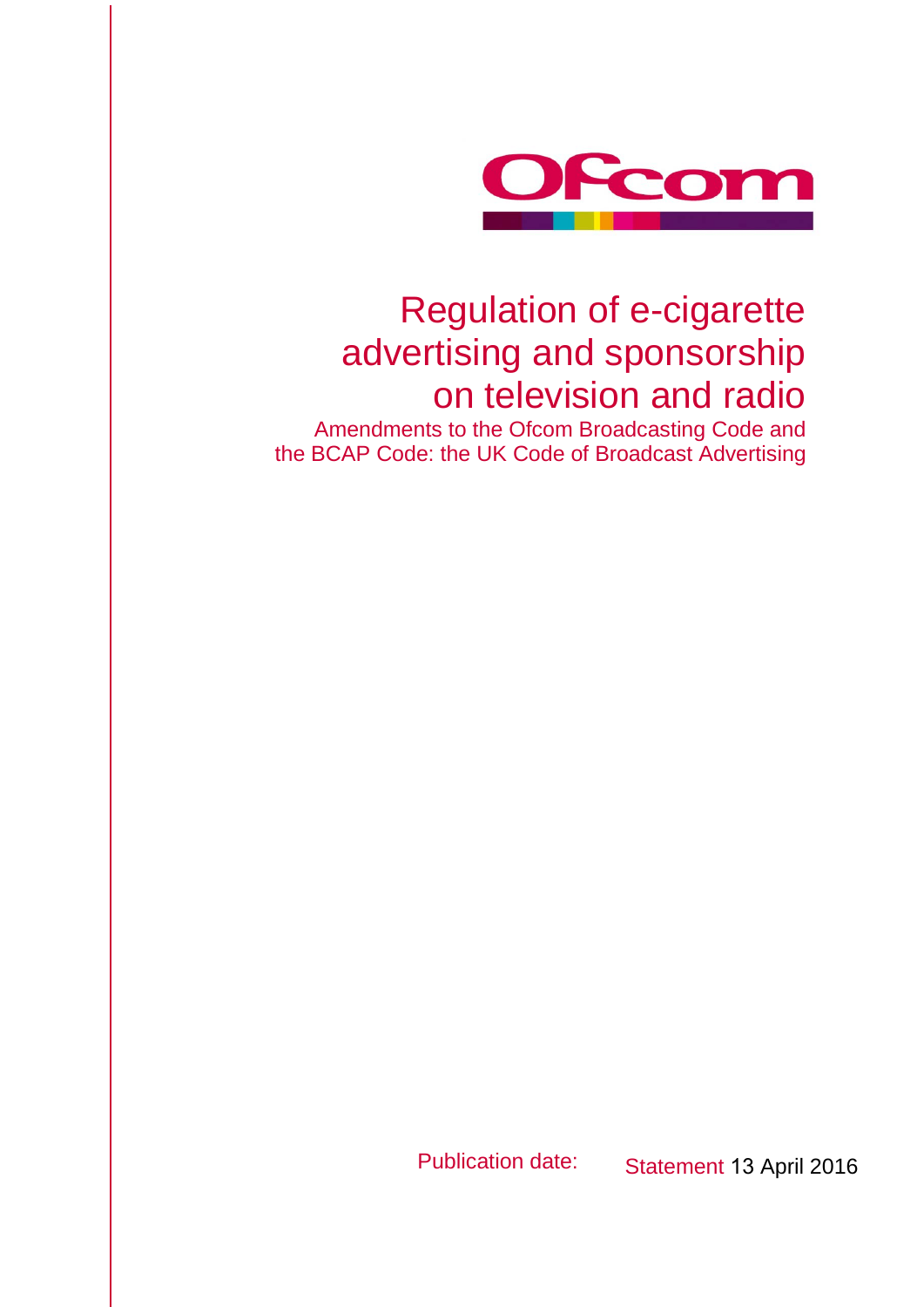Regulation of advertising and sponsorship by e-cigarettes on broadcast television and radio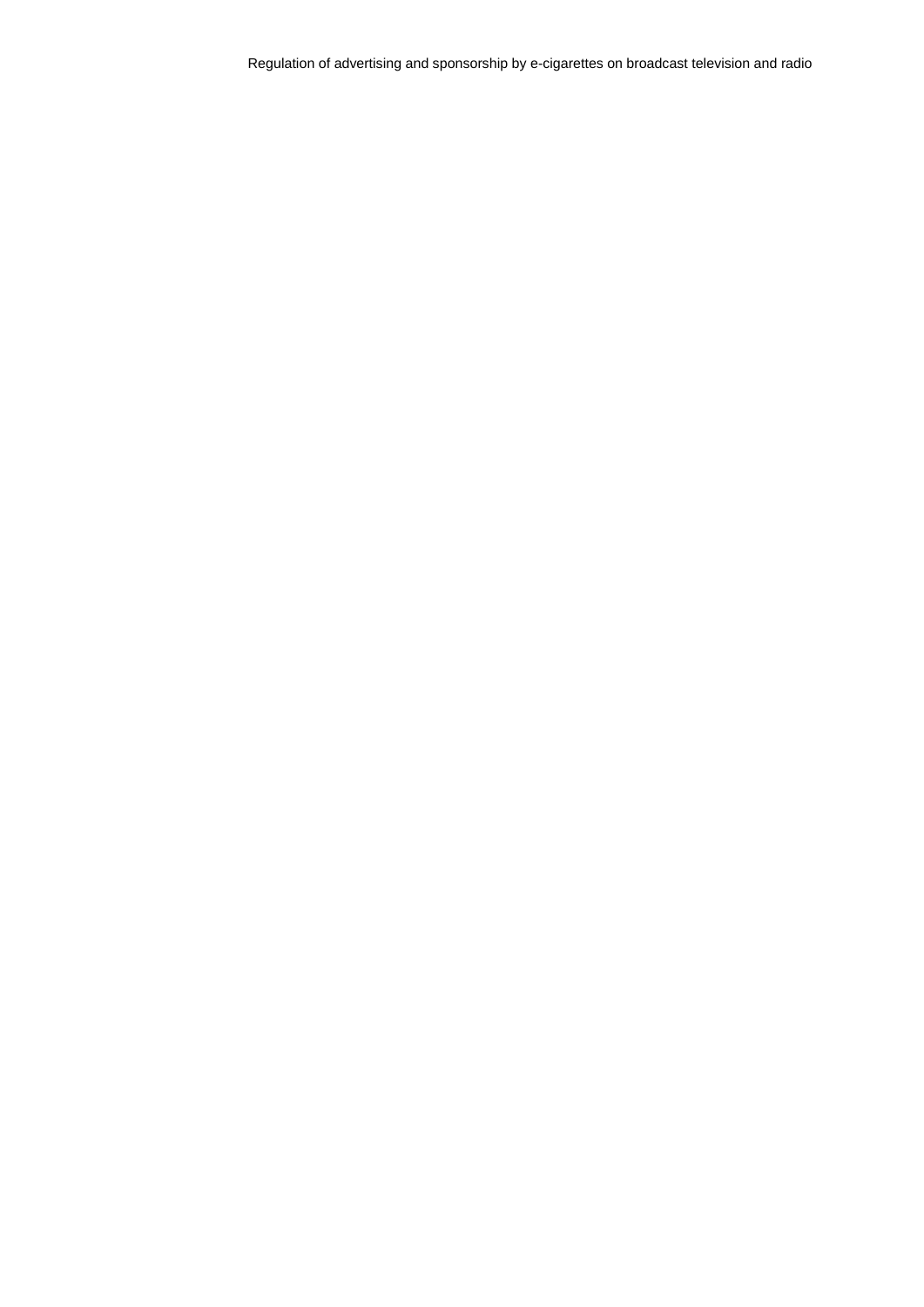# About this document

This statement sets out amendments Ofcom is making to the Broadcasting Code and amendments that we have instructed the Broadcast Committee of Advertising Practice ("BCAP") to make to the BCAP Code: the UK Code of Broadcast Advertising.

The changes arise from the UK Government's implementation of the Tobacco Products Directive 2014 ("TPD"). Among other provisions, the TPD prohibits advertisements for electronic cigarettes and refill containers in broadcast television and radio services. It also prohibits programme sponsorship which has the aim or effect of promoting such products.

In order to implement these provisions of the TPD, the Secretary of State for Health has directed Ofcom under section 321(6) of the Communications Act 2003 to make specified changes to rules in the relevant codes. Ofcom will enforce the rules in the Broadcasting Code, and the Advertising Standards Authority will enforce the rules in the BCAP Code.

The changes to the rules set out in this statement will come into effect on 20 May 2016.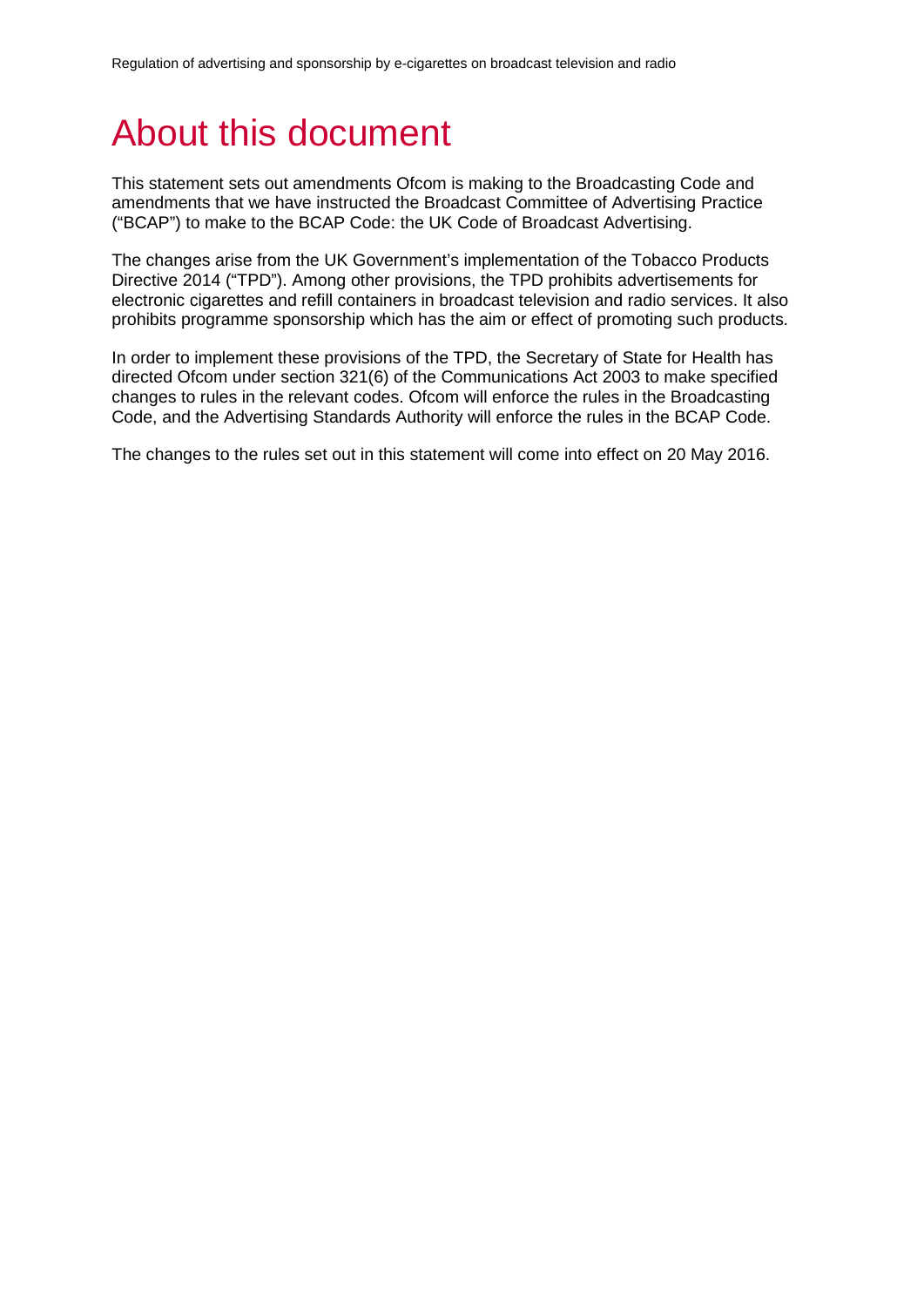# **Contents**

| <b>Section</b> |                                                              | Page |
|----------------|--------------------------------------------------------------|------|
| 1              | Statement                                                    |      |
| Annex          |                                                              | Page |
|                | The Directions from the Government to Ofcom                  | 5    |
| 2              | Amendments to the Broadcasting Code and the Guidance Notes 6 |      |
| 3              | Letter from Ofcom to BCAP                                    | 15   |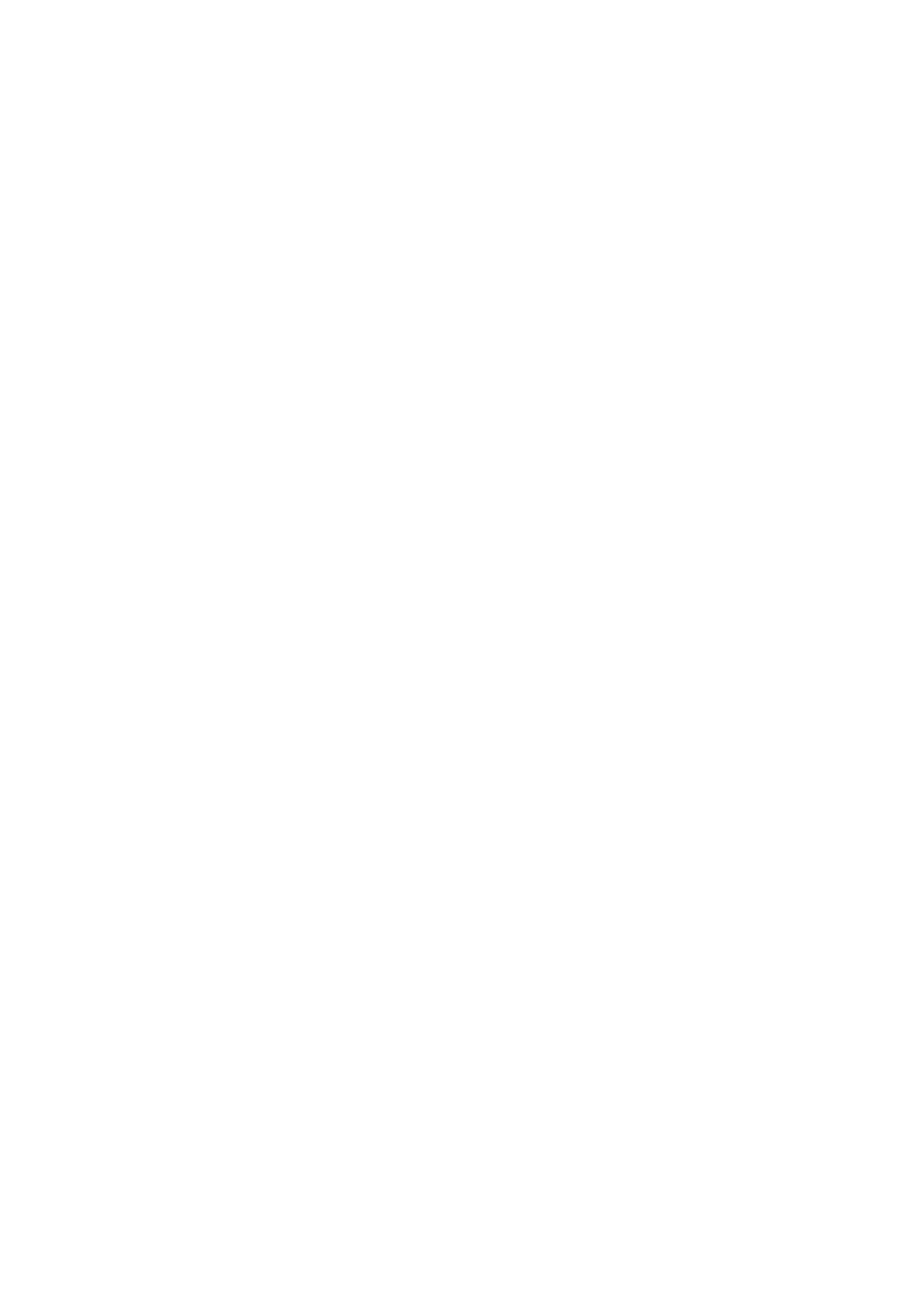# **Section 1**

# <span id="page-5-0"></span>**Statement**

[1](#page-5-1).1 This statement sets out the changes Ofcom will make to our Broadcasting Code<sup>1</sup>, and that we have instructed the Broadcast Committee of Advertising Practice ("BCAP") to make to its BCAP Code: the UK Code of Broadcast Advertising ("the  $BCAP Code"$ <sup>[2](#page-5-2)</sup> as a result of directions from the Secretary of State for Health (the "Directions") $3$ . The Directions are intended to implement certain parts of the Tobacco Products Directive 201[4](#page-5-4) ("TPD")<sup>4</sup>.

# **Legal background**

- 1.2 Under section 319(1) of the Communications Act 2003 ("the Act"), Ofcom is required to set "such standards for the content of programmes to be included in television and radio services as appear to [it] best calculated to secure the standards objectives".
- 1.3 The standards objectives are set out in section 319(2) of the Act and, of particular relevance to the subject matter of this statement, include:
	- "that the inclusion of advertising which may be misleading, harmful or offensive in television and radio services is prevented" (subsection (h));
	- "that the international obligations of the United Kingdom with respect to advertising included in television and radio services are complied with" (subsection (i)); and
	- "that the unsuitable sponsorship of programmes included in television and radio services is prevented" (subsection (i)).
- 1.4 Section 321 of the Act sets out the objectives that standards set under section 319 in relation to advertisements, sponsorship and product placement must meet. This includes, under section 321(5), a requirement for Ofcom to consult the Secretary of State about the descriptions of advertisements that should not be included in programmes, and forms and methods of sponsorship and of product placement that should not be employed. Section 321(6) empowers the Secretary of State to give directions as to matters in section 321(5), and places Ofcom under a duty to comply with any such direction.

# **Ofcom, ASA and BCAP arrangements regarding sponsorship and advertising**

1.5 The rules for sponsorship of television programmes are set out in Section Nine (Commercial References in Television Programming) of the Broadcasting Code and the rules for commercial communications in radio programming are set out in Section Ten (Commercial Communications in Radio Programming).

<sup>1</sup> See: [http://stakeholders.ofcom.org.uk/binaries/broadcast/code-july-](http://stakeholders.ofcom.org.uk/binaries/broadcast/code-july-15/Ofcom_Broadcast_Code_July_2015.pdf) $\overline{a}$ 

<span id="page-5-2"></span><span id="page-5-1"></span>[<sup>15/</sup>Ofcom\\_Broadcast\\_Code\\_July\\_2015.pdf](http://stakeholders.ofcom.org.uk/binaries/broadcast/code-july-15/Ofcom_Broadcast_Code_July_2015.pdf) 2 See: [https://www.cap.org.uk/Advertising-](https://www.cap.org.uk/Advertising-Codes/%7E/media/Files/CAP/Codes%20BCAP%20pdf/The%20BCAP%20Code.ashx)

[Codes/~/media/Files/CAP/Codes%20BCAP%20pdf/The%20BCAP%20Code.ashx](https://www.cap.org.uk/Advertising-Codes/%7E/media/Files/CAP/Codes%20BCAP%20pdf/The%20BCAP%20Code.ashx) See Annex 1

<span id="page-5-4"></span><span id="page-5-3"></span><sup>4</sup> See:<http://eur-lex.europa.eu/legal-content/EN/TXT/PDF/?uri=CELEX:32014L0040&from=EN>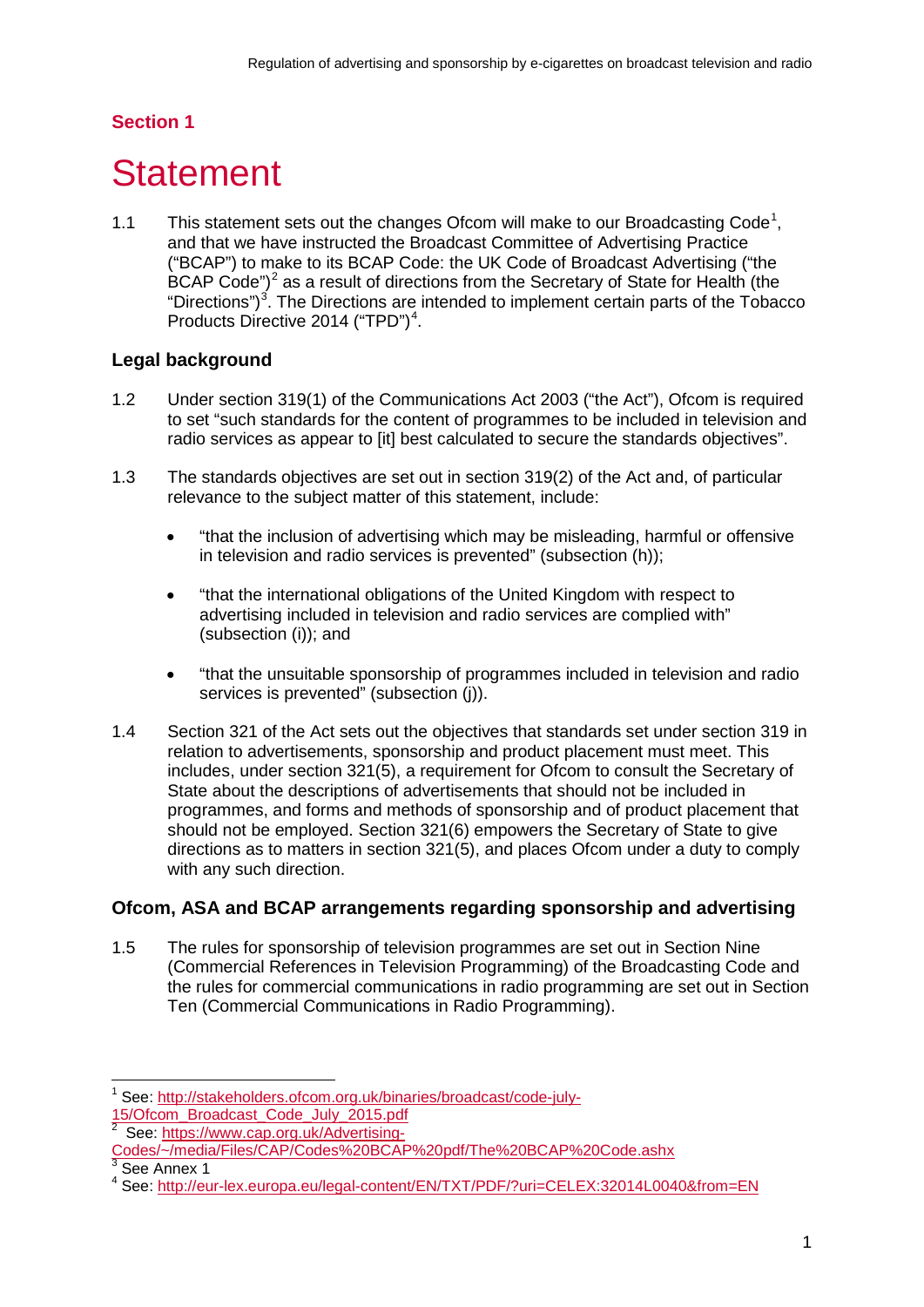- 1.6 In relation to advertising, in 2005, Ofcom entered into co-regulatory arrangements with BCAP and the Advertising Standards Authority ("ASA"). These co-regulatory arrangements were renewed in an updated Memorandum of Understanding ("the MoU") in October 2014<sup>[5](#page-6-0)</sup>.
- 1.7 Under the terms of the MoU, BCAP has lead responsibility for keeping advertising rules under review, and is considered the 'owner' of the BCAP Code. The ASA is responsible for securing compliance with those rules, through the day-to-day enforcement of the BCAP Code. However, to ensure the relevant standards objectives set out in the Act are met, Ofcom retains ultimate regulatory responsibility for approving any changes to the advertising rules.

# **The Tobacco Products Directive 2014**

- 1.8 The TPD came into force in April 2014, replacing previous regulations about the manufacture, presentation and sale of tobacco and related products. In order to comply with EU law, the TPD must be implemented in all EU Member States by 20 May 2016.
- 1.9 Article 20 of the TPD concerns electronic cigarettes and refill containers. Among other things:
	- it prohibits "commercial communications on the radio, with the aim or direct or indirect effect of promoting electronic cigarettes and refill containers" and "any form of public or private contribution to radio programmes with the aim or direct or indirect effect of promoting electronic cigarettes and refill containers".
	- it states that "audiovisual commercial communications […] are prohibited for electronic cigarettes and refill containers", defining "audiovisual commercial communications" as set out in the Audiovisual Media Services Directive.
- 1.10 Among other provisions, the TPD therefore prohibits advertisements for electronic cigarettes and refill containers in television and radio services. It also prohibits sponsorship of programmes on television and radio services which has the aim or direct or indirect effect of promoting electronic cigarettes or refill containers.

# **Details of implementation**

- 1.11 The UK Government is implementing the relevant provisions of the TPD via Directions issued to Ofcom under section 321(6) of the Act by the Secretary of State for Health. These Directions are set out in Annex 1.
- 1.12 Ofcom is required under the terms of these Directions to make specified changes to the Broadcasting Code and the BCAP Code. Accordingly, Ofcom is neither consulting on these amendments to the Broadcasting Code, nor conducting an impact assessment on them. The amendments to the Broadcasting Code and to the accompanying Guidance Notes are set out in Annex 2.
- 1.13 Under the terms of the MoU, Ofcom is instructing BCAP to make the necessary amendments to the BCAP Code. BCAP will confirm these changes in a separate document. The text of a letter from Ofcom to BCAP setting out the amendments is in Annex 3.

<span id="page-6-0"></span><sup>&</sup>lt;sup>5</sup> See: [http://stakeholders.ofcom.org.uk/binaries/consultations/asa-re](http://stakeholders.ofcom.org.uk/binaries/consultations/asa-re-authorisation/statement/Memorandum_of_Understanding_2014.pdf)[authorisation/statement/Memorandum\\_of\\_Understanding\\_2014.pdf](http://stakeholders.ofcom.org.uk/binaries/consultations/asa-re-authorisation/statement/Memorandum_of_Understanding_2014.pdf)  $\overline{a}$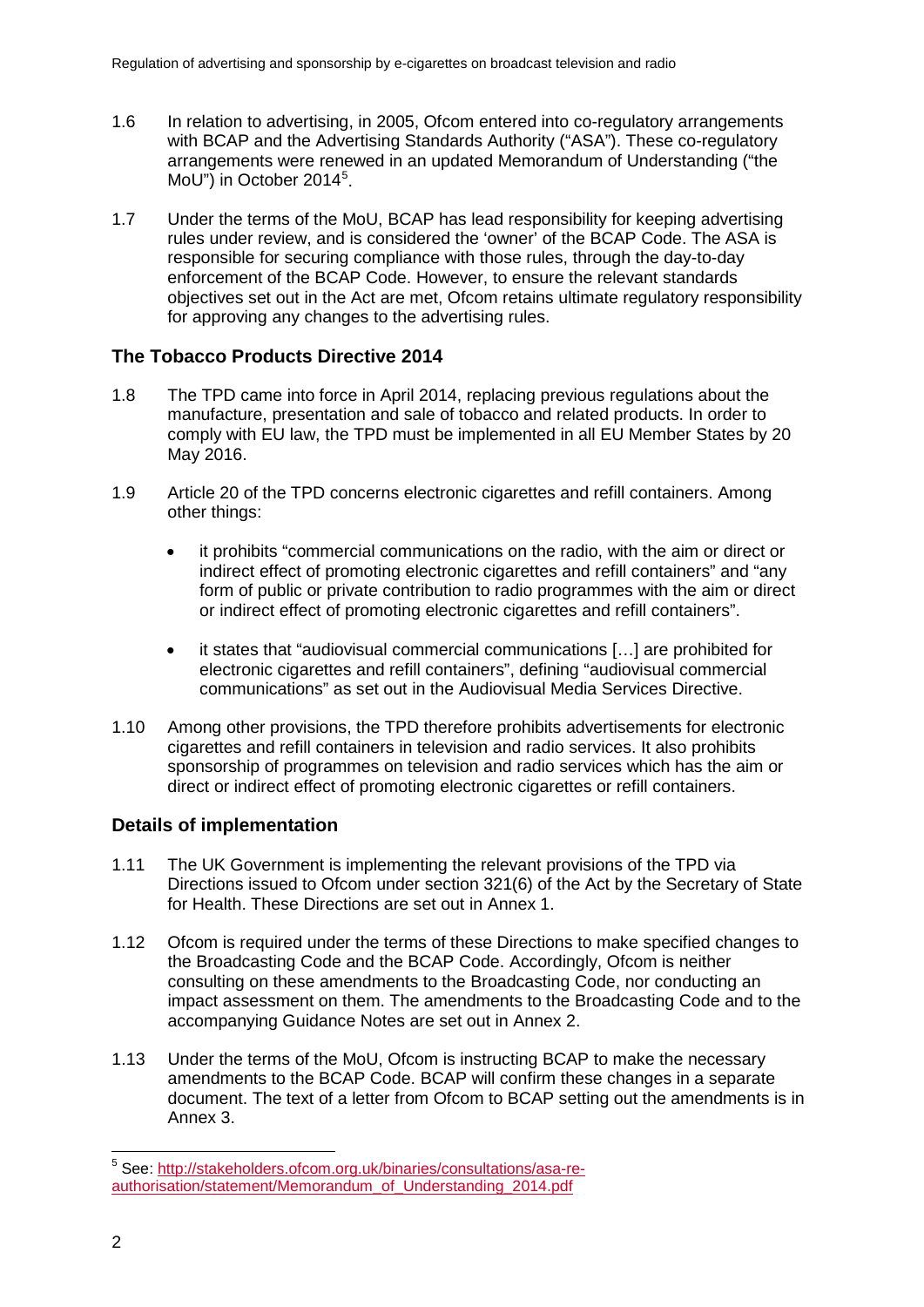- 1.14 The changes set out in this Statement will come into effect on 20 May 2016.
- 1.15 The Government intends to implement other relevant provisions of the TPD via Regulations under section 2(2) of the European Communities Act 1972. In particular, these provisions relate to services which are regulated by Part 4A of the Act (ondemand programme services), and Schedule 11A of the Act (product placement). Ofcom will make any further necessary amendments to the Broadcasting Code and the Guidance Notes, and the Rules and Guidance for on-demand programme services, shortly after the Regulations come into force on 20 May 2016.

# **Implications for the Broadcasting Code**

- 1.16 The Directions require Ofcom to make changes in the Broadcasting Code to the sponsorship rules for television programmes and the commercial communications rules for radio programming. These amendments will affect Section Nine and Section Ten.
- 1.17 In summary, Ofcom will:
	- insert the definitions of "electronic cigarette", "refill container", "sponsored programming" and "sponsor" from the Directions into the relevant sections of the Broadcasting Code;
	- insert specific prohibitions on sponsored programming with the aim or direct or indirect effect of promoting electronic cigarettes and refill containers on television and radio;
	- include a consequential exemption of electronic cigarettes and refill containers from the existing rules which prohibit programme sponsorship on television and commercial references on radio by products which cannot be advertised on those media; and
	- reflect these changes in amendments to the Guidance Notes to the Broadcasting  $Code<sup>6</sup>$  $Code<sup>6</sup>$  $Code<sup>6</sup>$ .
- 1.18 The amendments to the Broadcasting Code are set out in full in Annex 2.

# **Implications for the BCAP Code**

 $\overline{a}$ 

- 1.19 BCAP introduced rules regulating broadcast advertising of e-cigarettes on an interim basis in 2014<sup>[7](#page-7-1)</sup>. These rules are contained in Section 33 of the BCAP Code (Electronic Cigarettes). The preamble to this section states, with regard to the TPD: "The rules in this section do not pre-empt the requirements of the Directive but serve as an interim measure. When more is known about the application of the Directive in the UK, BCAP will clarify what role its Code will have after the new law has been given effect."
- 1.20 The Directions issued by the Government to Ofcom include changes to the rules on e-cigarettes contained in the BCAP Code. Under the terms of the MoU between Ofcom and BCAP, Ofcom will therefore instruct BCAP to bring these amendments into force.

<span id="page-7-0"></span><sup>&</sup>lt;sup>6</sup> See: <u>http://stakeholders.ofcom.org.uk/broadcasting/guidance/programme-guidance/bguidance/<br><sup>7</sup> See: <u>https://www.cap.org.uk/News-reports/Media-</u></u>

<span id="page-7-1"></span>[Centre/2014/~/media/Files/CAP/Consultations/ecig%20consultation/Regulatory%20Statement.ashx](https://www.cap.org.uk/News-reports/Media-Centre/2014/%7E/media/Files/CAP/Consultations/ecig%20consultation/Regulatory%20Statement.ashx)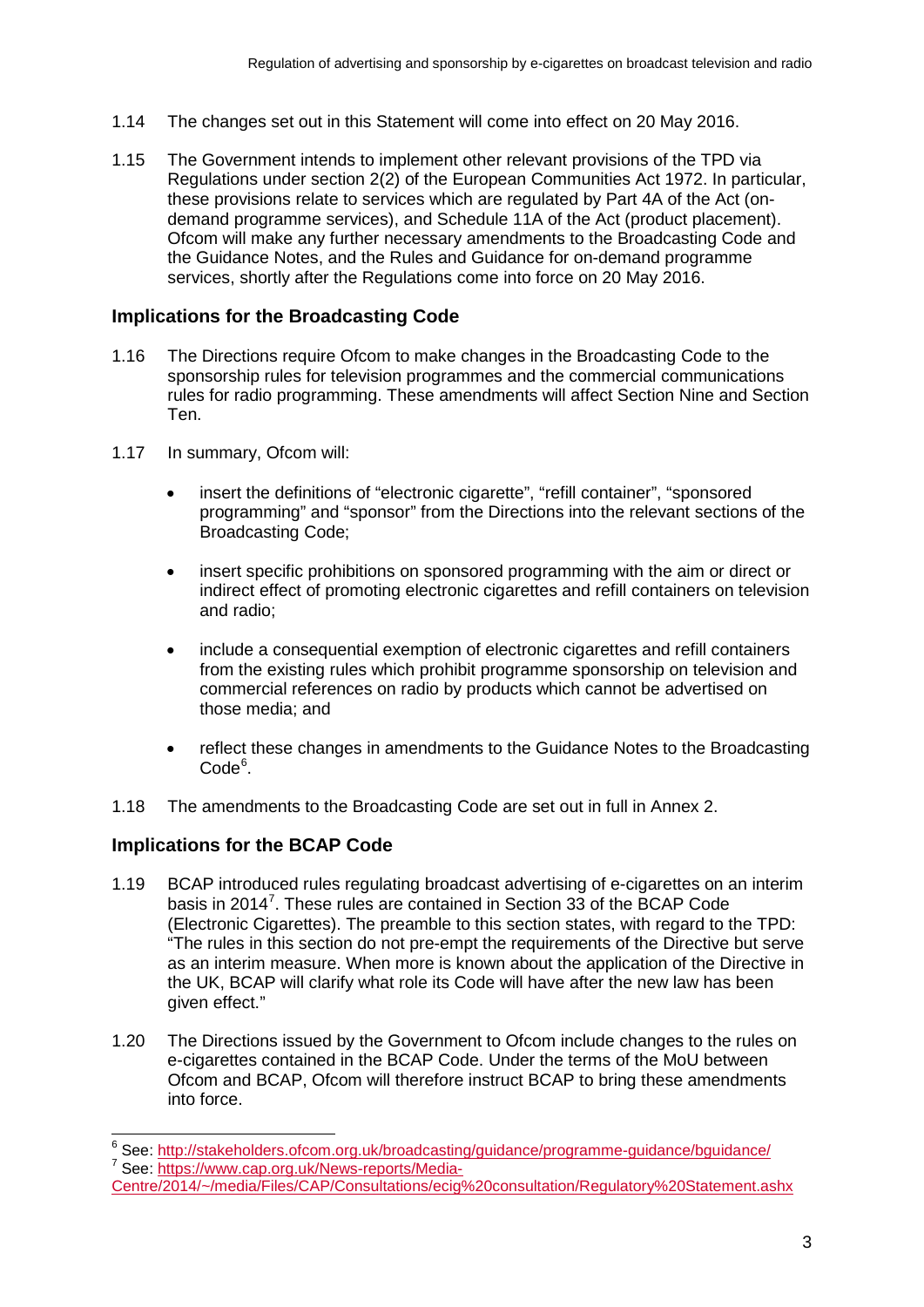- 1.21 In summary, BCAP will:
	- insert the definitions of "electronic cigarette" and "refill container" from the Directions into the relevant sections of the BCAP Code;
	- disapply the existing rules in Section 33 of the BCAP Code insofar as they relate to electronic cigarettes and refill containers, as defined by the Directions;
	- add electronic cigarettes and refill containers, or any advertisement which has the aim or direct or indirect effect of promoting such a product, to the list of categories prohibited from advertising on television and radio in Section 10 of the BCAP Code (Prohibited Categories); and
	- make further consequential amendments to Section 10 of the BCAP Code to ensure its compatibility with Section 33.
- 1.22 The amendments to the BCAP Code are set out in Annex 3.
- 1.23 Because Section 33 of the BCAP Code was introduced on an interim basis, Ofcom expects BCAP now to consider whether, and if so how, the rules in Section 33 – which at present continue to apply to non-nicotine-containing e-cigarettes and related products – are to co-exist with the new prohibition on advertising nicotine-containing electronic cigarettes and refill containers.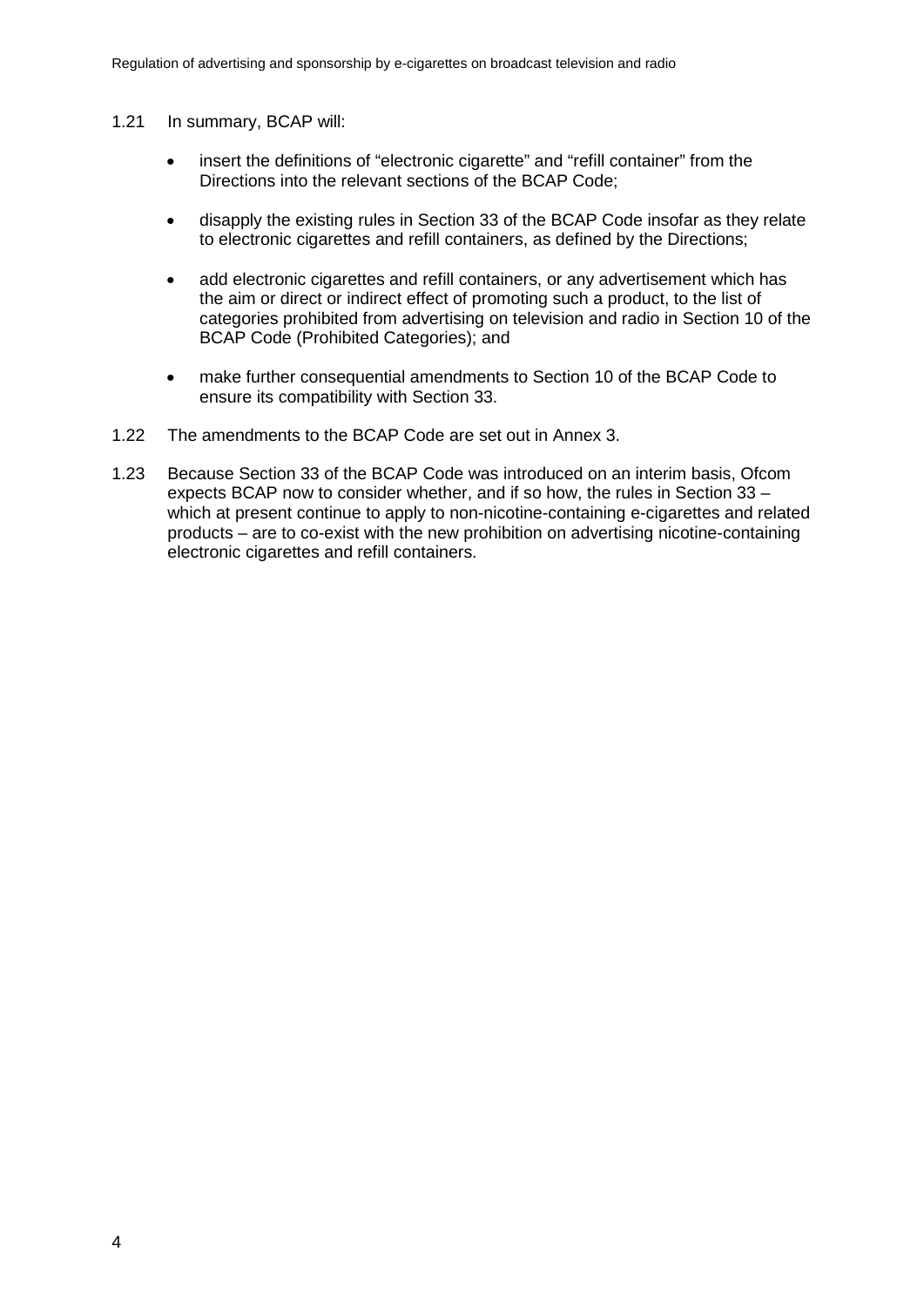# **Annex 1**

# <span id="page-9-0"></span>The Directions from the Government to **Ofcom**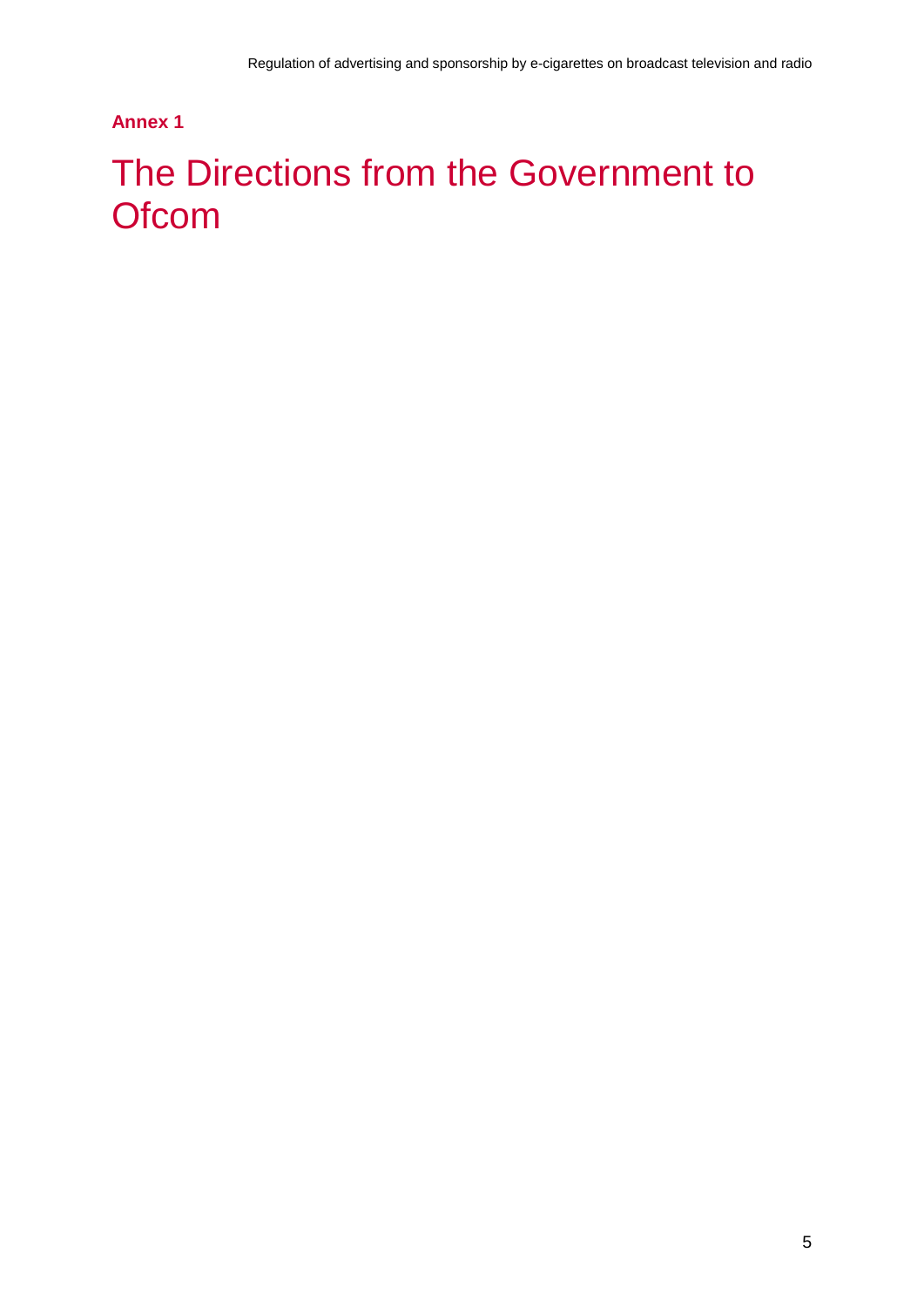

**Department of Health** 6th Floor Wellington House 133-155 Waterloo Road **SE1 8UG** 

> 1 March 2016 www.dh.gov.uk

> > 1

**Graham Howell** Secretary to the Corporation **Ofcom Riverside House** 2a Southwark Bridge Road SE1 9HA

Dear Mr Howell,

I am writing in relation to the role of Ofcom in implementing certain rules relating to the advertising of e-cigarettes as required under Article 20(5) of the revised Tobacco Products Directive (TPD).

The Department of Health agreed with Ofcom last year that we would direct Ofcom to implement, on our behalf, some of the provisions of the advertising ban in Article 20 on broadcast media through their codes.

Please find attached a copy of the Directions which have been signed by Jane Ellison MP, Parliamentary Under Secretary of State for Public Health. Ofcom lawyers and officials have been sighted and have agreed the text set out in the Directions, as have DCMS lawyers and officials.

I would be grateful if you could advise me when the codes have been amended in order to implement these rules, as we are required to notify the European Commission of all our transposition measures in late May this year and will require copies of the amended codes in order to do so.

Yours sincerely,

Jeremy Mean Deputy Director, Tobacco Control & Physical Activity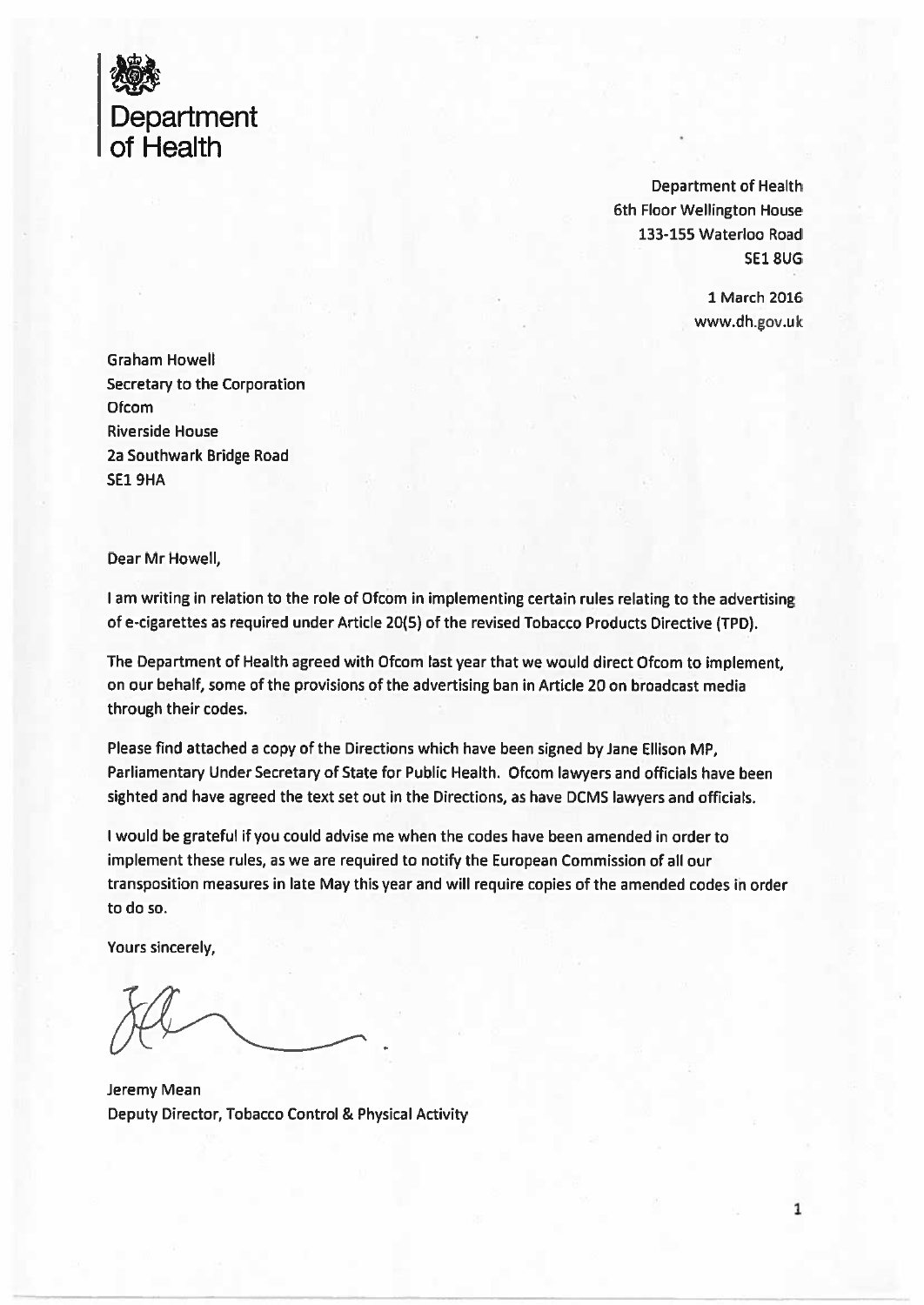# DIRECTIONS OF THE SECRETARY OF STATE TO OFCOM UNDER SECTION 321(6) OF THE COMMUNICATIONS ACT 2003

#### **Recitals**

### **The Communications Act 2003**

- 1. OFCOM is required by section 319(1) of the Communications Act 2003 ("the Act") to set such standards for the content of programmes to be included in television and radio services as appear to them best calculated to secure the standards objectives.
- 2. The standards objectives at section 319(2) of the Act include, in particular, requirements:

 $(i)$ that the international obligations of the United Kingdom with respect to advertising included in television and radio services are complied with:

 $(i)$ that the unsuitable sponsorship of programmes included in television and radio services is prevented.

- 3. The standards set by OFCOM must be contained in one or more codes (section 319(3)).
- 4. Section 325 of the Act requires OFCOM to ensure that broadcasting licences include conditions requiring compliance with OFCOM's standards code so far as it relates to advertising, sponsorship and product placement. OFCOM has statutory enforcement powers over licence holders, including power to direct compliance, to impose a financial penalty or to revoke a licence (Broadcasting Acts 1990 and 1996).
- 5. Under section 321(1) of the Act, the standards set by OFCOM to secure certain of the standards objectives in section 319(2) must include general provisions governing standards and practices in advertising sponsorship, and may include provisions prohibiting advertisements, forms and methods of advertising or sponsorship, and forms and methods of product placement.
- 6. Section 321(6) imposes a duty on OFCOM to comply with any direction given to it by the Secretary of State as to the following matters (being the matters listed in section 321(5) of the Act):

 $(a)$ the descriptions of advertisements that should not be included in programme services;

 $(b)$ the forms and methods of advertising and sponsorship that should not be employed in or in connection with the provision of such services; and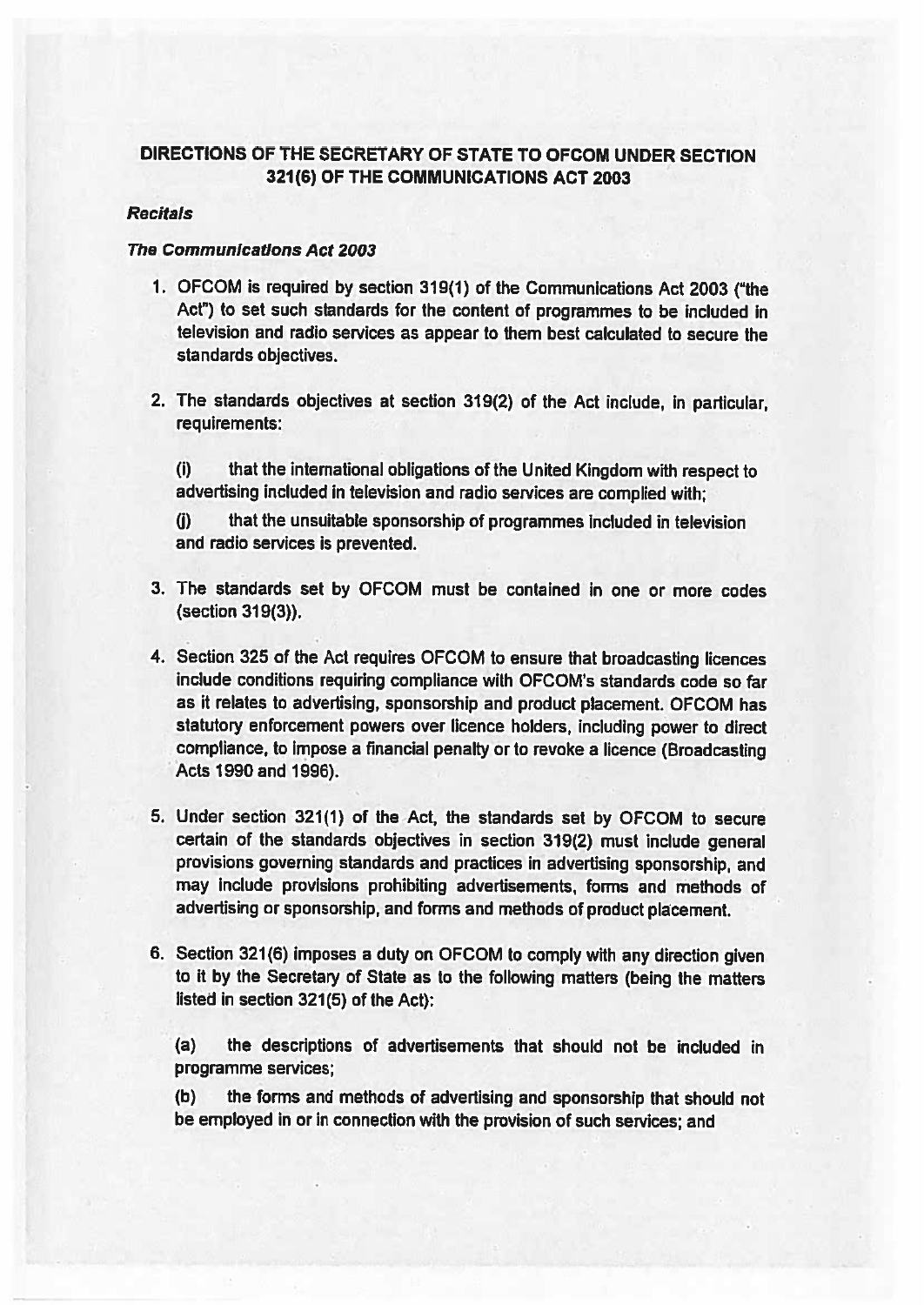$(c)$ the form and methods of product placement that should not be employed in the provision of a television programme service (including the descriptions of products, services or trademarks for which product placement should not be employed).

7. In setting standards under section 319 of the Act, OFCOM is also required to take account of such of the international obligations of the United Kingdom as the Secretary of State may notify to them for the purposes of that section (section 319(7)). An "international obligation" includes any EU obligation (section 405(1)).

### **The Tobacco Products Directive 2014**

- 8. Directive 2014/40/EU on the approximation of the laws, regulations and administrative provisions of the Member States concerning the manufacture. presentation and sale of tobacco and related products and repealing Directive 2001/37/EC ("the Tobacco Products Directive 2014") came into force in April 2014 and must be implemented in all EU Member States by 20 May 2016.
- 9. Article 20 of the Tobacco Products Directive 2014 makes provision about electronic cigarettes and refill containers.
- 10. Article 20.5 requires Member States to prohibit the advertising of these products in the press, radio broadcasting, audio visual media services and information society services, and to prohibit certain forms of sponsorship. The full text of article 20.5 is as follows:

"Member States shall ensure that:

- commercial communications in Information Society services, in the press and  $a)$ other printed publications, with the aim or direct or indirect effect of promoting electronic cigarettes and refill containers are prohibited, except for publications that are intended exclusively for professionals in the trade of electronic cigarettes or refill containers and for publications which are printed and published in third countries, where those publications are not principally intended for the Union market:
- commercial communications on the radio, with the aim or direct or indirect  $b)$ effect of promoting electronic cigarettes and refill containers, are prohibited;
- any form of public or private contribution to radio programmes with the aim or  $c)$ direct or indirect effect of promoting electronic cigarettes and refill containers is prohibited;
- $d)$ any form of public or private contribution to any event, activity or individual person with the aim or direct or indirect effect of promoting electronic cigarettes and refill containers and involving or taking place in several Member States or otherwise having cross-border effects is prohibited:
- $e)$ audiovisual commercial communications to which Directive 2010/13/EU of the European Parliament and of the Council applies, are prohibited for electronic cigarettes and refill containers."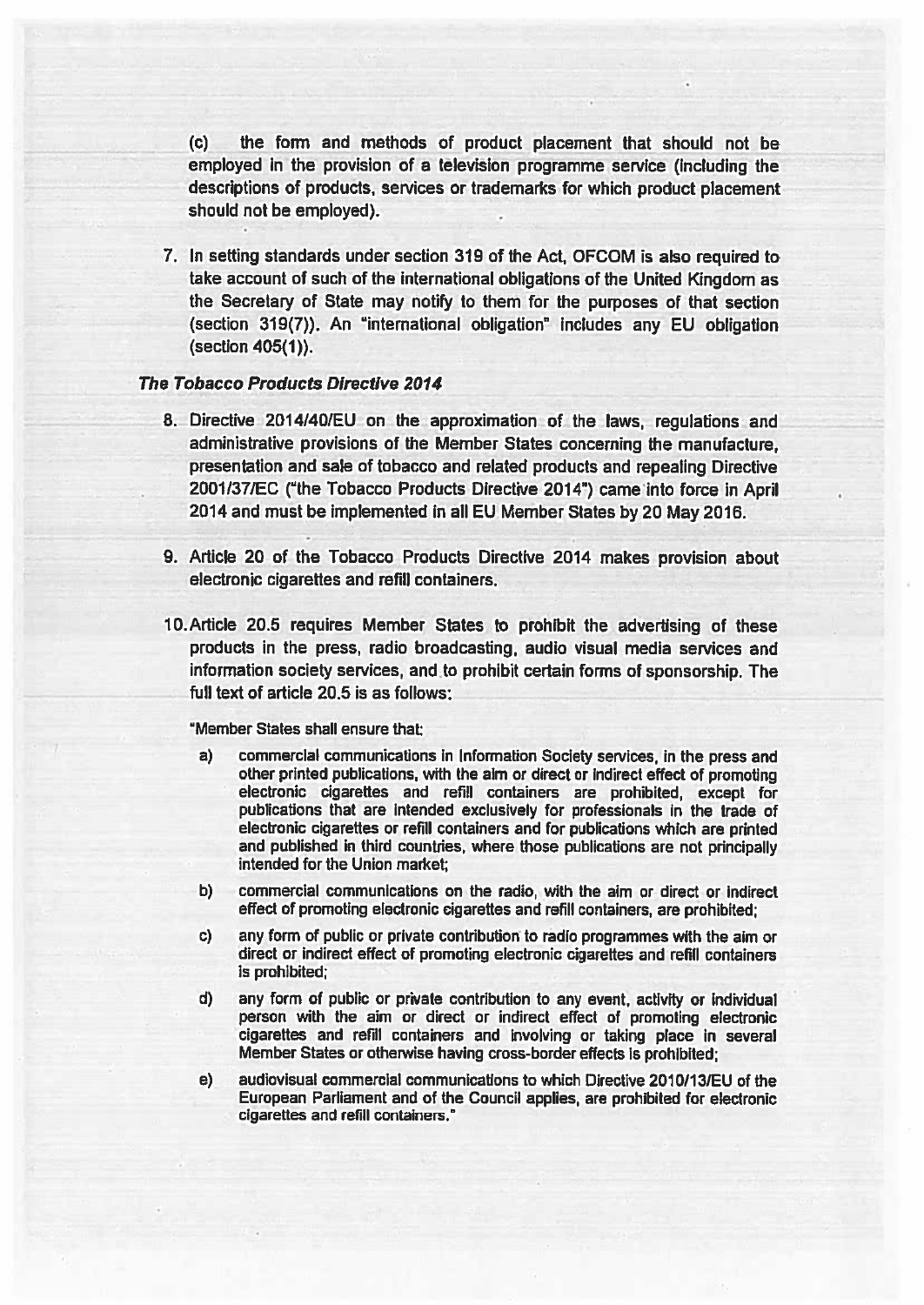- 11. The Tobacco Products Directive 2014, and more particularly article 20.5, is an international obligation of the United Kingdom for the purposes of the Act.
- 12. These Directions are given in order to secure that provision about the following matters is included in the standards code:

that advertisements for electronic cigarettes and refill containers in  $(a)$ linear broadcast television and radio services are prohibited;

that sponsorship of programmes within linear television and radio  $(b)$ services with the aim or direct or indirect effect of promoting electronic cigarettes or refill containers is prohibited.

- 13. For the avoidance of doubt, nothing in these Directions prevents OFCOM from making other amendments to its standards codes insofar as they relate to electronic cigarettes, refill containers or any other matter in future, provided OFCOM takes into account the international obligations of the United Kingdom as required by section 319(7) of the Act.
- 14. Necessary provision to implement other elements of article 20.5, including in particular in relation to services which are regulated by Part 4A of the Act (ondemand programme services) is to be made by regulations under section 2(2) of the European Communities Act 1972.

#### **Directions to OFCOM**

### Accordingly the Secretary of State gives the following Directions:

- 1. These Directions are given in accordance with section 321(6) of the Act.
- 2. OFCOM is directed to ensure, by means of amendments to its standards codes, that:

advertisements in television and radio programme services for  $(a)$ electronic cigarettes and refill containers are prohibited;

sponsorship of programmes within radio and television programme  $(b)$ services with the aim or direct or indirect effect of promoting electronic cigarettes or refill containers is prohibited.

- 3. The means by which OFCOM is directed to ensure the above is in particular to make the following amendments to its standards codes:
	- (a) the insertion of the following new paragraph in rule 10.1 (prohibited categories) of the UK Code of Broadcast Advertising;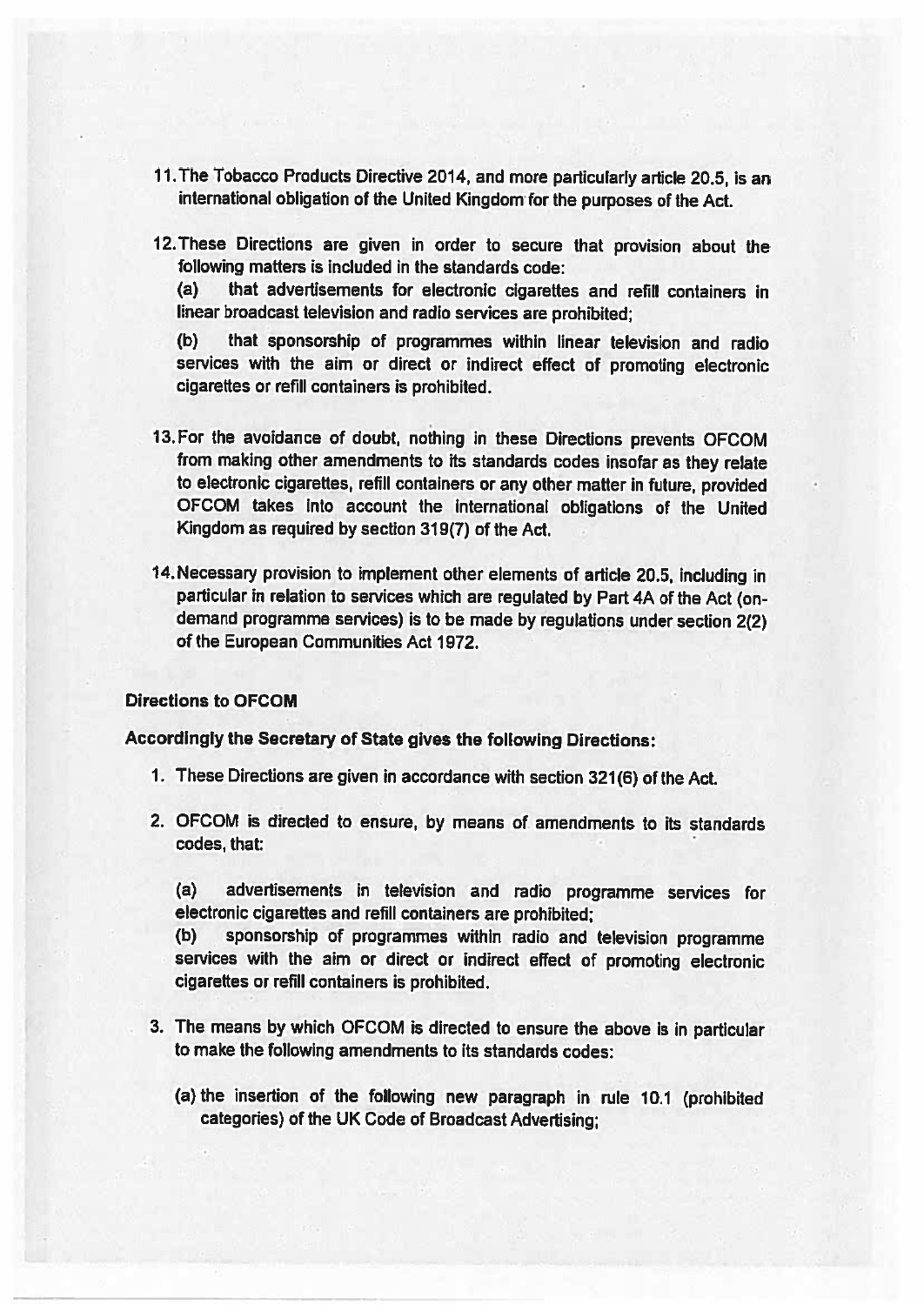"electronic cigarettes and refill containers or any advertisement which has the aim or direct or indirect effect of promoting such a product":

- (b) in rule 10.1.3 of the UK Code of Broadcast Advertising in place of the words "for electronic cigarettes" to insert the words "for products":
- (c) in the introductory statement to rules 10.3 to 10.5 of the UK Code of Broadcast Advertising, in place of the words "for electronic cigarettes" to insert the words "for products":
- (d) such amendments as are necessary to provide for the disapplication of the rules contained in section 33 of the UK Code of Broadcast Advertising insofar as they relate to electronic cigarettes and refill containers:
- (e) the insertion of the following new rule in the appropriate place in each of sections 9 (commercial references in television programming) and 10 (commercial communications in radio programming) of the OFCOM **Broadcasting Code:**

"Sponsored programming with the aim or direct or indirect effect of promoting electronic cigarettes and/or refill containers is prohibited":

(f) the insertion of the following statement at the end of each of rules 9.16 and 10.6 of the OFCOM Broadcasting Code:

"This rule does not apply to electronic cigarettes and refill containers which are subject to rule finsert references to relevant new rules inserted by paragraph 3(e) of these Directions)."

- (g) the insertion of the following definitions:
	- $(i)$ "electronic cigarette" and "refill container" as defined in paragraphs 5(b) and 5(e) of these Directions respectively, in an appropriate place in each of sections 9 and 10 of the OFCOM Broadcasting Code and the sections 10 and 33 of the UK Code of Broadcast Advertising; and
	- $(ii)$ "sponsor" and "sponsored programming" as defined in paragraph 5(f) and 5(g) of these Directions respectively, in an appropriate place in section 10 of the OFCOM Broadcasting Code.
- 4. The amendments to the standards codes to be made in accordance with these Directions must come into force at the beginning of 20th May 2016.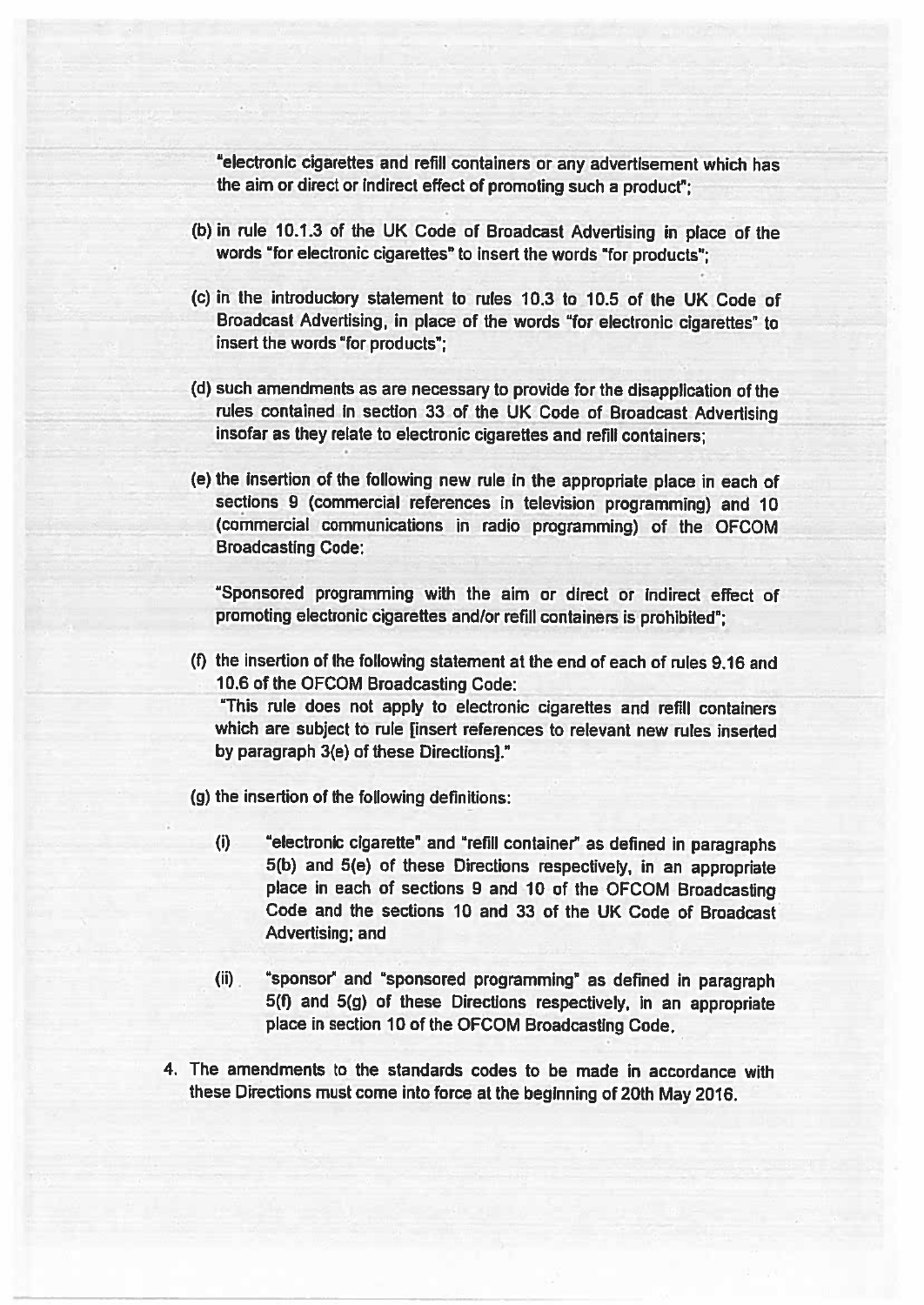- 5. In these Directions:
	- (a) "advertisement" means an advertisement to which the UK Code of **Broadcast Advertising applies:**
	- (b) "electronic cigarette" means a product that-

(i) can be used for the consumption of nicotine-containing vapour via a mouth piece, or any component of that product, including a cartridge, a tank and the device without cartridge or tank (regardless of whether it is disposable or refillable by means of a refill container and a tank, or rechargeable with single use cartridges), but

(ii) is not a medicinal product within the meaning of regulation 2 of the Human Medicines Regulations 2012<sup>1</sup> or medical device within the meaning of regulation 2 of the Medical Devices Regulations 2002<sup>2</sup>:

- (c) "OFCOM Broadcasting Code" means the code governing standards for the content of programmes, including standards and practice in the sponsoring of programmes included in television and radio programme services, as drawn up in accordance with section 319 of the Act, revised **July 2015:**
- (d) "radio programme service" means a radio programme service to which the OFCOM Broadcasting Code and the UK Code of Broadcast Advertising apply:
- (e) "refill container" means a receptacle that-

(i) contains a nicotine-containing liquid, which can be used to refill an electronic cigarette, but

(ii) is not a medicinal product within the meaning of regulation 2 of the Human Medicines Regulations 2012<sup>3</sup> or medical device within the meaning of regulation 2 of the Medical Devices Regulations 2002<sup>4</sup>;;

- (f) "sponsor" means any public or private undertaking or individual (other than a broadcaster or programme producer) who contributes to the costs of programming with a view to promoting the name, image, products, services, trade marks or activities of that undertaking or individual;
- (g) "sponsored programming" means programming (including a programme, channel, programme segment or block of programmes) that has had
- S1 2012/1916

<sup>&</sup>lt;sup>2</sup> S I 2002/618, amended by S I 2008/2936 <sup>1</sup>S1 2012/1916

<sup>&</sup>lt;sup>4</sup> S I 2002/618, amended by S I 2008/2936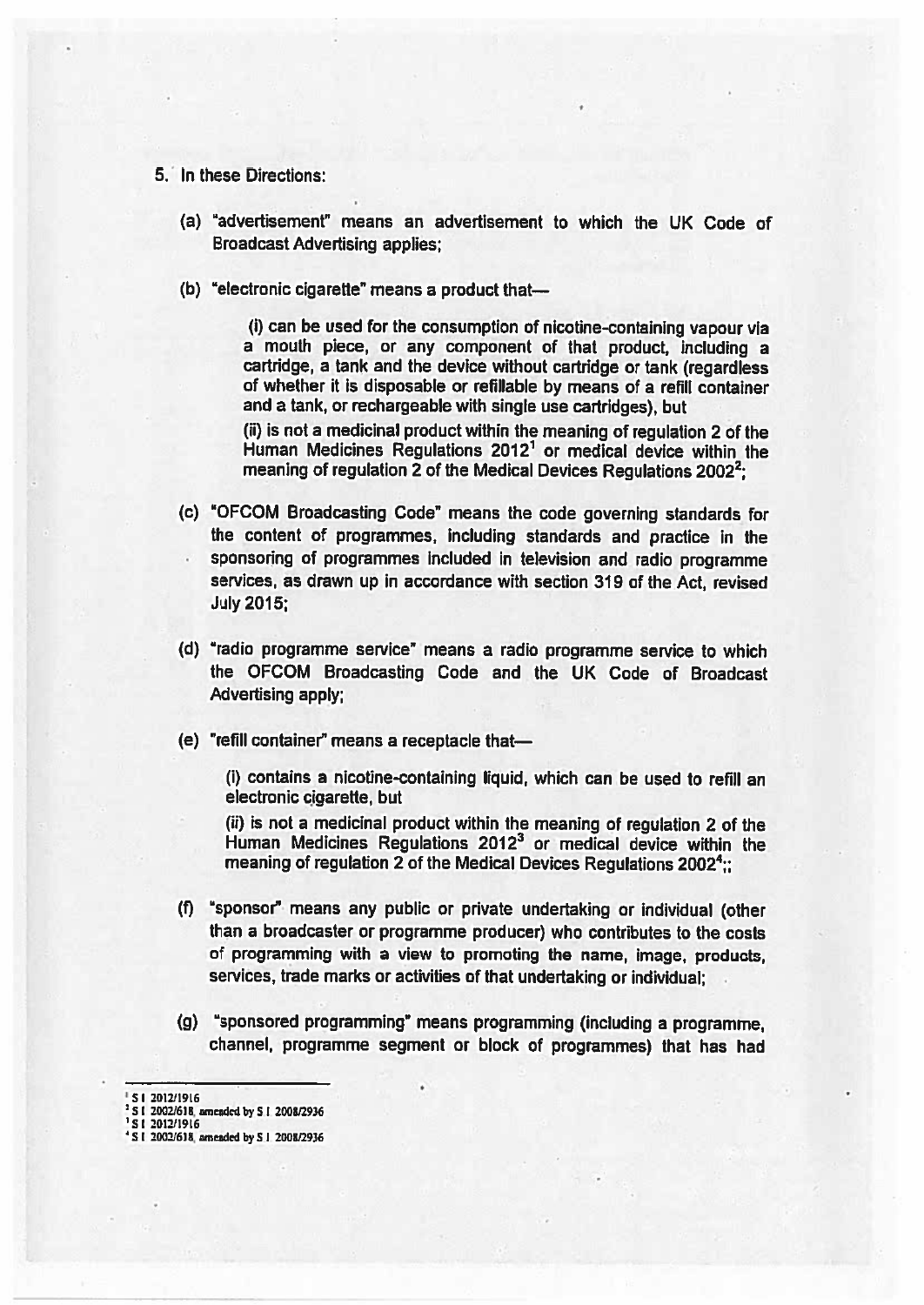some or all of its costs met by a sponsor and includes advertiser-funded programmes;

- (h) "television programme service" means a television programme service to which the OFCOM Broadcasting Code and the UK Code of Broadcast Advertising apply:
- (i) "UK Code of Broadcast Advertising" means the code governing standards and practice in advertising of television and radio programme services, as drawn up in accordance with section 319 of the Act, 1st edition 1st September 2010;
- (i) other terms have the meaning given to them by the Act.

Signed Jane Elios

on behalf of the Secretary of State for Health

29 February

**Dated** 

2016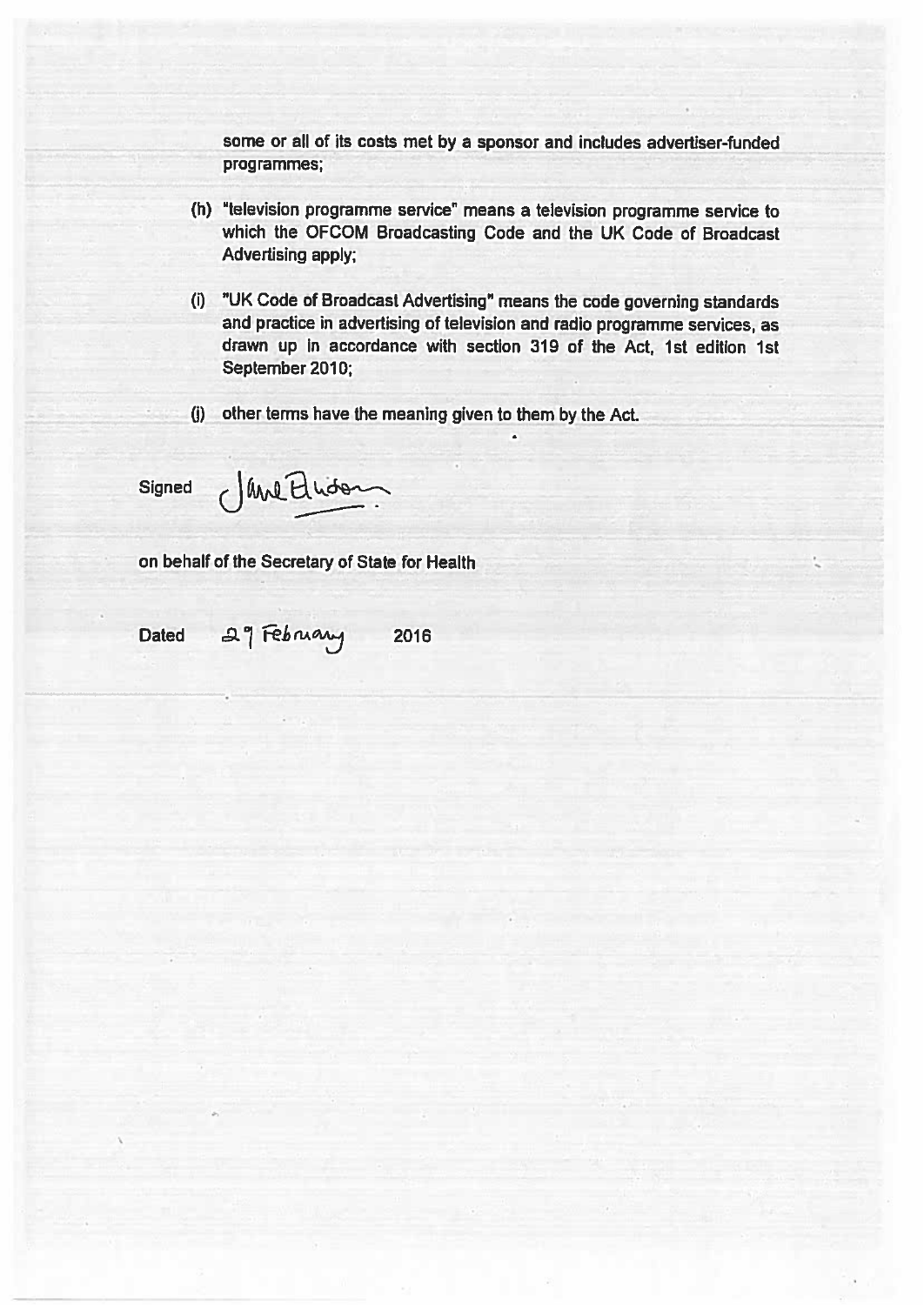# **Annex 2**

# <span id="page-17-0"></span>2 Amendments to the Broadcasting Code and the Guidance Notes

# **Amendments to Section Nine: Commercial References in Television Programming**

A2.1 The changes to the rules in Section Nine of the Broadcasting Code set out below will come into effect on 20 May 2016:

### **Sponsorship**

### **Meaning of "sponsored programming":**

Sponsored programming (which may include a programme, channel, programme segment or block of programmes) is programming that has had some or all of its costs met by a sponsor. It includes advertiser-funded programmes.

#### **Meaning of "sponsor":**

Any public or private undertaking or individual (other than a broadcaster or programme producer) who is funding the programming with a view to promoting its products, services, trade marks and/or its activities.

#### **Meaning of "sponsor reference":**

Any reference to the sponsor's products, services or trade marks.

#### **Meaning of "costs":**

Any part of the costs connected to the production or broadcast of the programming.

#### **Note:**

- 1) The rules seek to enshrine editorial independence is preserved and a distinction is maintained between editorial and advertising. They also aim to protect against unjustifiable sponsorship, and to ensure that sponsorship arrangements adhere to the principle of transparency.
- 2) With the exception of the sponsorship credits, any reference to a sponsor that appears in a sponsored programme as a result of a commercial arrangement with the broadcaster, the programme maker or a connected person will be treated as product placement and must comply with Rules 9.6 to 9.14.

### **Content that may not be sponsored**

9.15 News and current affairs programmes must not be sponsored.

### **Meaning of "current affairs programme":** See meaning under Rule 9.12.

### **Prohibited and restricted sponsors**

- 9.15 News and current affairs programmes must not be sponsored.
- 9.16 Programming (including a channel) may not be sponsored by any sponsor that is prohibited from advertising on television. This rule does not apply to electronic cigarettes and refill containers which are subject to Rule 9.16(a).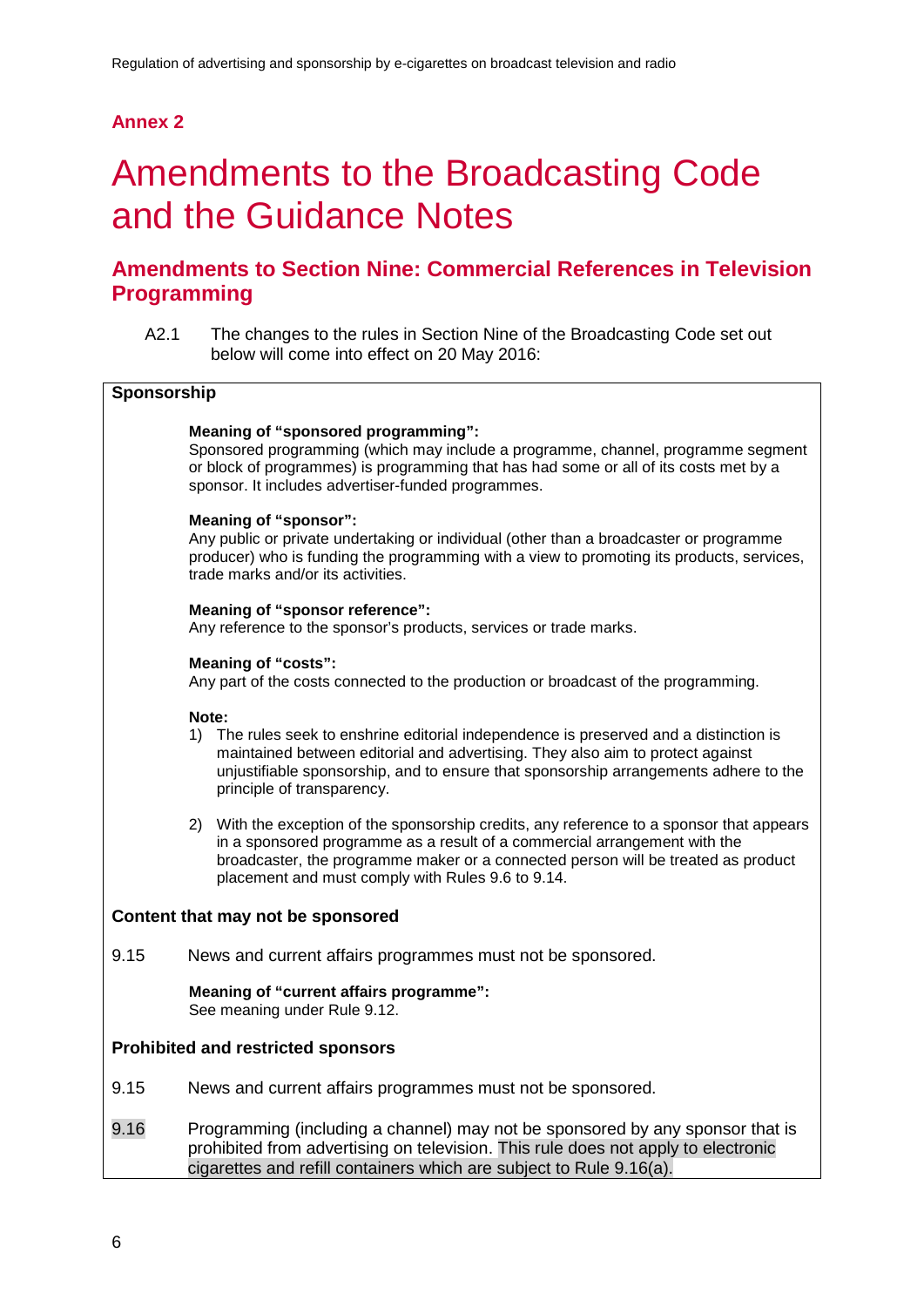a) Sponsored programming with the aim or direct or indirect effect of promoting electronic cigarettes and/or refill containers is prohibited.

### **Meaning of "electronic cigarette":**

A product that (i) can be used for the consumption of nicotine-containing vapour via a mouth piece, or any component of that product, including a cartridge, a tank and the device without cartridge or tank (regardless of whether it is disposable or refillable by means of a refill container and a tank, or rechargeable with single use cartridges), but (ii) is not a medical product within the meaning of regulation 2 of the Human Medicines Regulations 2012 or medical device within the meaning of regulation 2 of the Medical Devices Regulations 2002.

### **Meaning of "refill container":**

A receptacle that (i) contains a nicotine-containing liquid, which can be used to refill an electronic cigarette, but (ii) is not a medicinal product within the meaning of regulation 2 of the Human Medicines Regulations 2012 or medical device within the meaning of regulation 2 of the Medical Devices Regulations 2002.

# **Amendments to the Guidance Notes to Section Nine: Commercial References in Television Programming**

A2.2 The changes to the accompanying Guidance Notes set out below will come into effect at the same time as the amendments to Section Nine of the Broadcasting Code:

## **Sponsorship**

 $\left[\ldots\right]$ 

**Content that may not be sponsored**

### **Rule 9.15**

**News and current affairs programmes must not be sponsored.**

- 1.134 The prohibition on the sponsorship of news and current affairs programmes is a direct requirement of the AVMS Directive (Article 10(4)).
- 1.135 News includes any programme or newsflash containing local, national or international news.
- 1.136 A current affairs programme is one that contains explanation and/or analysis of current events and issues, including material dealing with political or industrial controversy or with current public policy.
- 1.137 Short specialist reports that accompany news (e.g. sport, travel and weather reports) may be sponsored – that such content does not itself comprise material that constitutes news or current affairs. To avoid the impression that news content is part of a sponsorship arrangement, the sponsored report must be distinct from the news (e.g. by using different presenters and sets).

<sup>9.17</sup> Sponsorship must comply with both the content and scheduling rules that apply to television advertising.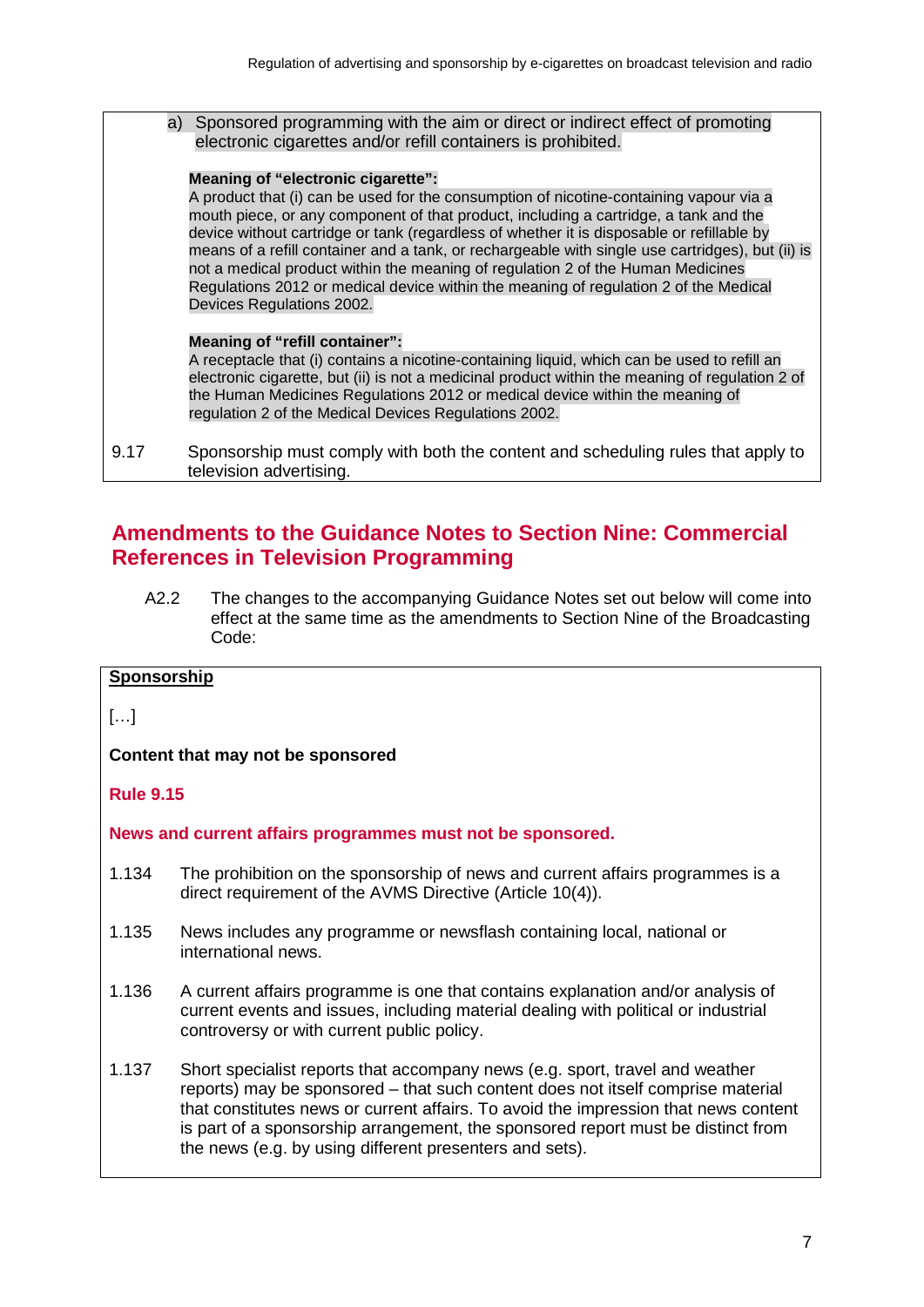### **Prohibited and restricted sponsors**

## **Rule 9.16**

**Programming (including a channel) may not be sponsored by any sponsor that is prohibited from advertising on television. This rule does not apply to electronic cigarettes and refill containers which are subject to Rule 9.16(a).**

- 1.138 Examples of prohibited advertisers include: political parties; tobacco brands; prescription only medicines; guns and gun clubs; and obscene material. Full details of prohibited advertisers are included in the BCAP Code, which can be found at: [http://www.cap.org.uk/The-Codes/BCAP-Code/BCAP-TV-Code.aspx.](http://www.cap.org.uk/The-Codes/BCAP-Code/BCAP-TV-Code.aspx)
- 1.139 Rule 9.16 excludes electronic cigarettes and refill containers because there is an explicit prohibition on sponsorship by these products in Rule 9.16(a). Section Nine of the Code sets out the definitions of "electronic cigarettes" and "refill containers". These can also be found in the glossary at the end of these Guidance Notes. In summary, an electronic cigarette is a product that can be used for the consumption of nicotine-containing vapour, and a refill container is a receptacle containing a nicotine-containing liquid which can be used to refill an electronic cigarette, in both cases excluding medical products or devices (as defined by the Human Medicines Regulations 2012 or the Medical Devices Regulations 2002 respectively). For the avoidance of doubt, non-nicotine-containing e-cigarettes and related products are not covered by this prohibition.

**a) Sponsored programming with the aim or direct or indirect effect of promoting electronic cigarettes and/or refill containers is prohibited.**

1.140 Ofcom will determine what constitutes an "aim", a "direct…effect" or an "indirect effect" on a case-by-case basis.

## **Rule 9.17**

**Sponsorship must comply with both the content and scheduling rules that apply to television advertising.**

1.139 1.141 Sponsorship arrangements and sponsorship credits must comply with advertising content and scheduling rules, as set out in the BCAP Code. This means, for example, a children's programme cannot be sponsored by a food or drink high in fat, salt or sugar and sponsorship credits must not include material likely to lead to harm. Full details of the relevant content and scheduling restrictions can be found at: [http://www.cap.org.uk/The-Codes/BCAP-Code/BCAP-TV- Code.aspx.](http://www.cap.org.uk/The-Codes/BCAP-Code/BCAP-TV-%20%20%20Code.aspx)

1.140 1.142 Licensees should note that sponsorship credits are also subject to Rules 9.19 to

9.25.

- A2.3 The rest of the Ofcom Guidance Notes to Section Nine will be renumbered accordingly.
- A2.4 The following definitions will also be inserted (in the appropriate place alphabetically) into the Glossary in Annex 3 to the Guidance Notes to Section Nine: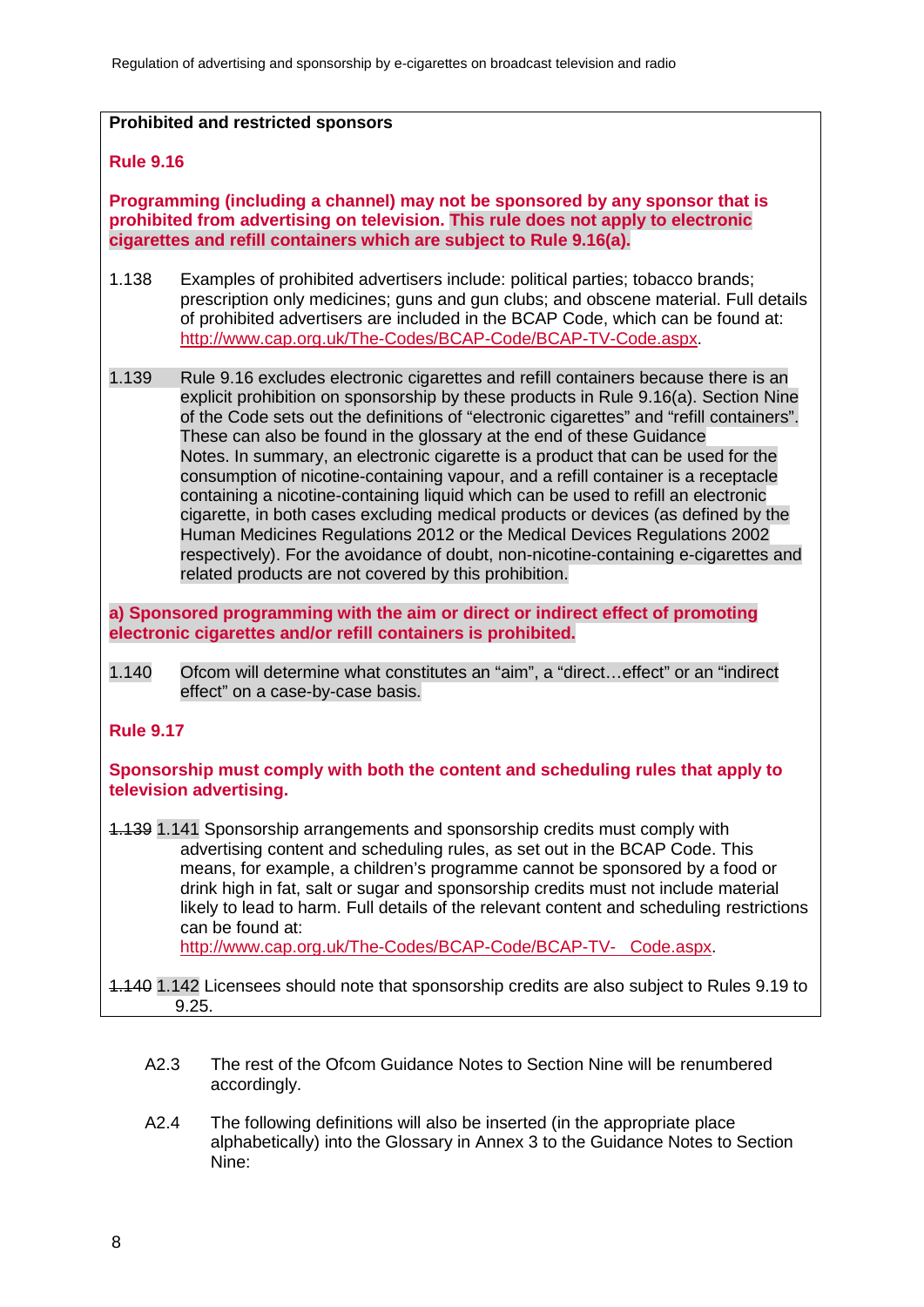**Electronic cigarette** A product that (i) can be used for the consumption of nicotinecontaining vapour via a mouth piece, or any component of that product, including a cartridge, a tank and the device without cartridge or tank (regardless of whether it is disposable or refillable by means of a refill container and a tank, or rechargeable with single use cartridges), but (ii) is not a medical product within the meaning of regulation 2 of the Human Medicines Regulations 2012 or medical device within the meaning of regulation 2 of the Medical Devices Regulations 2002.

**Refill container** A receptacle that (i) contains a nicotine-containing liquid, which can be used to refill an electronic cigarette, but (ii) is not a medicinal product within the meaning of regulation 2 of the Human Medicines Regulations 2012 or medical device within the meaning of regulation 2 of the Medical Devices Regulations 2002.

# **Amendments to Section Ten: Commercial Communications in Radio Programming**

A2.5 The changes to the rules in Section Ten of the Broadcasting Code set out below will come into effect on 20 May 2016:

# **General Rules**

[…]

- 10.6 No programming may be subject to a commercial arrangement with a third party that is prohibited from advertising on radio. This rule does not apply to electronic cigarettes and refill containers which are subject to Rule 10.6(a).
- 10.6(a) Sponsored programming with the aim or direct or indirect effect of promoting electronic cigarettes and/or refill containers is prohibited.
- 10.7 Commercial references in programming must comply with the advertising content and scheduling rules that apply to radio broadcasting.
- 10.8 Commercial references that require confrontation or substantiation prior to broadcast must be cleared for broadcast in the same way as advertisements.

## **Programming**

Programming comprises all broadcast material other than spot advertisements.

## **Spot advertisements**

Spot advertisements comprise advertising broadcast in commercial breaks.

## **Commercial arrangement**

A commercial arrangement is a contract, or any other formal understanding, between a broadcaster (or any agent or employee of the broadcaster) and a third party (or third parties).

Examples of a commercial arrangement include programming sponsorship, competition prize donation and premium rate service provision. Programming that is subject to a commercial arrangement will therefore generally include payment and/or the provision of some other valuable consideration in return for a commercial reference (whether promotional or not).

### **Commercial reference**

For the purposes of this section of the Code, a commercial reference is a reference in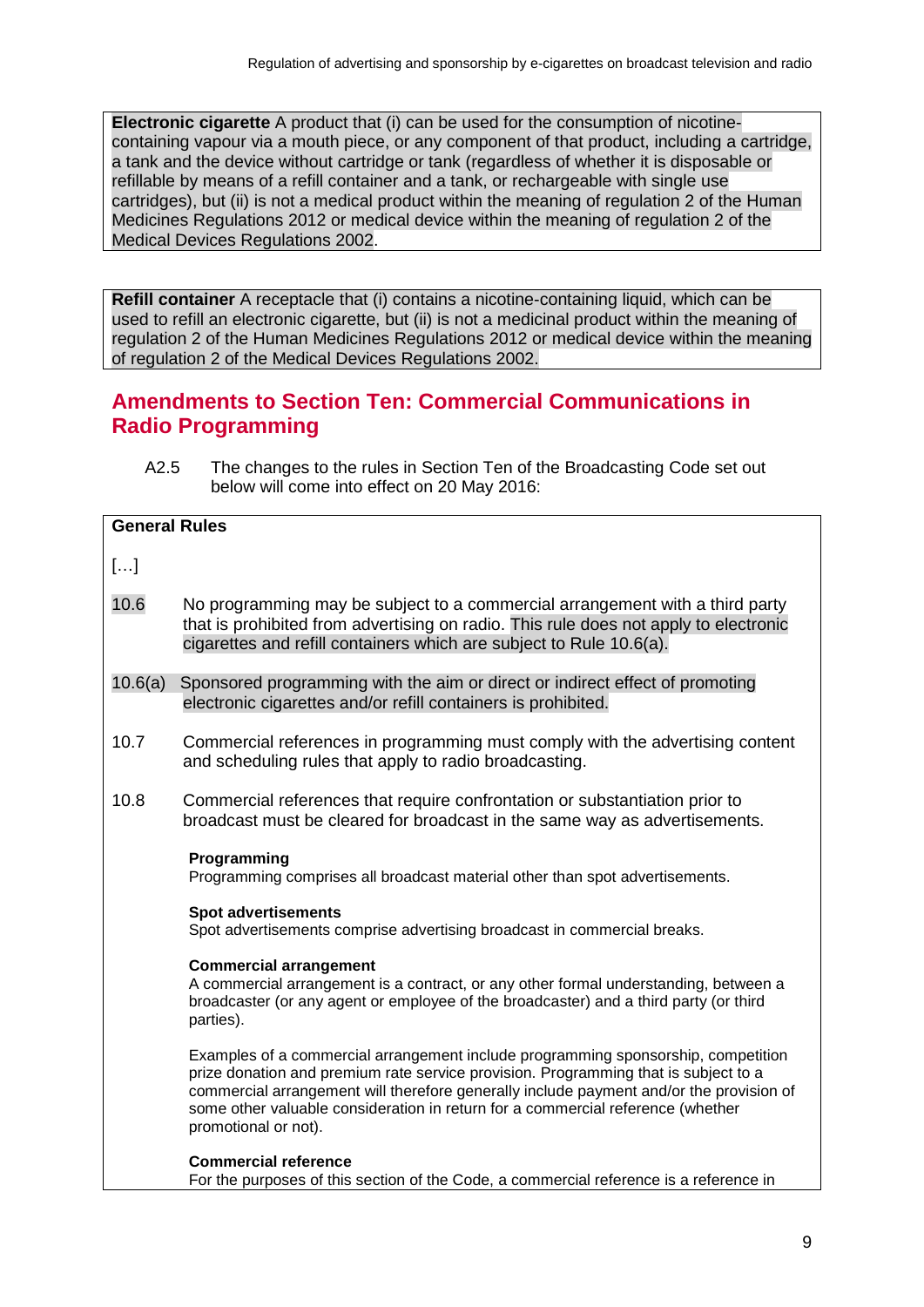programming to a brand, trademark, product and/or service that:

- is subject to a commercial arrangement; or
- promotes the station/broadcaster's own products or services.

#### **Meaning of "sponsor" (see Rule 10.6(a)):**

"Sponsor" means any public or private undertaking or individual (other than a broadcaster or programme producer) who contributes to the costs of programming with a view to promoting the name, image, products, services, trade marks or activities of that undertaking or individual.

#### **Meaning of "sponsored programming" (see Rule 10.6(a)):**

"Sponsored programming" means programming (including a programme, channel, programme segment or block of programmes) that has had some or all of its costs met by a sponsor and includes advertiser-funded programmes.

#### **Meaning of "electronic cigarette" (see Rules 10.6 and 10.6(a)):**

A product that (i) can be used for the consumption of nicotine-containing vapour via a mouth piece, or any component of that product, including a cartridge, a tank and the device without cartridge or tank (regardless of whether it is disposable or refillable by means of a refill container and a tank, or rechargeable with single use cartridges), but (ii) is not a medical product within the meaning of regulation 2 of the Human Medicines Regulations 2012 or medical device within the meaning of regulation 2 of the Medical Devices Regulations 2002.

#### **Meaning of "refill container" (see Rules 10.6 and 10.6(a)):**

A receptacle that (i) contains a nicotine-containing liquid, which can be used to refill an electronic cigarette, but (ii) is not a medicinal product within the meaning of regulation 2 of the Human Medicines Regulations 2012 or medical device within the meaning of regulation 2 of the Medical Devices Regulations 2002.

#### **Transparency**

Listeners should know when material is broadcast in return for payment or other valuable consideration. Signalling is the means by which transparency is achieved.

Transparency of a commercial arrangement should be achieved through the appropriate signalling of a brand, trademark, product and/or service of a third party (or third parties) that has paid for broadcast exposure – by, for example: including a sponsorship credit; reference to the donor of a prize; the promotion of a premium rate number for listener interaction in programming.

#### **Signalling**

Broadcasters are required to give, at appropriate times, clear information within programming, to inform listeners of any commercial arrangement affecting that programming.

Appropriate signalling is therefore essential in complying with Rule 10.1. There are four aspects to consider when assessing what signalling is appropriate, to ensure compliance:

- Wording this must be clear, to ensure immediate transparency of the commercial arrangement;
- Positioning transparency of the commercial arrangement generally requires signalling at the outset of each instance of broadcast material subject to it;
- Frequency longer output that is subject to a commercial arrangement may require signalling at appropriate intervals;
- Identity (of the third party) transparency of the commercial arrangement requires the third party's relevant title to be stated on air.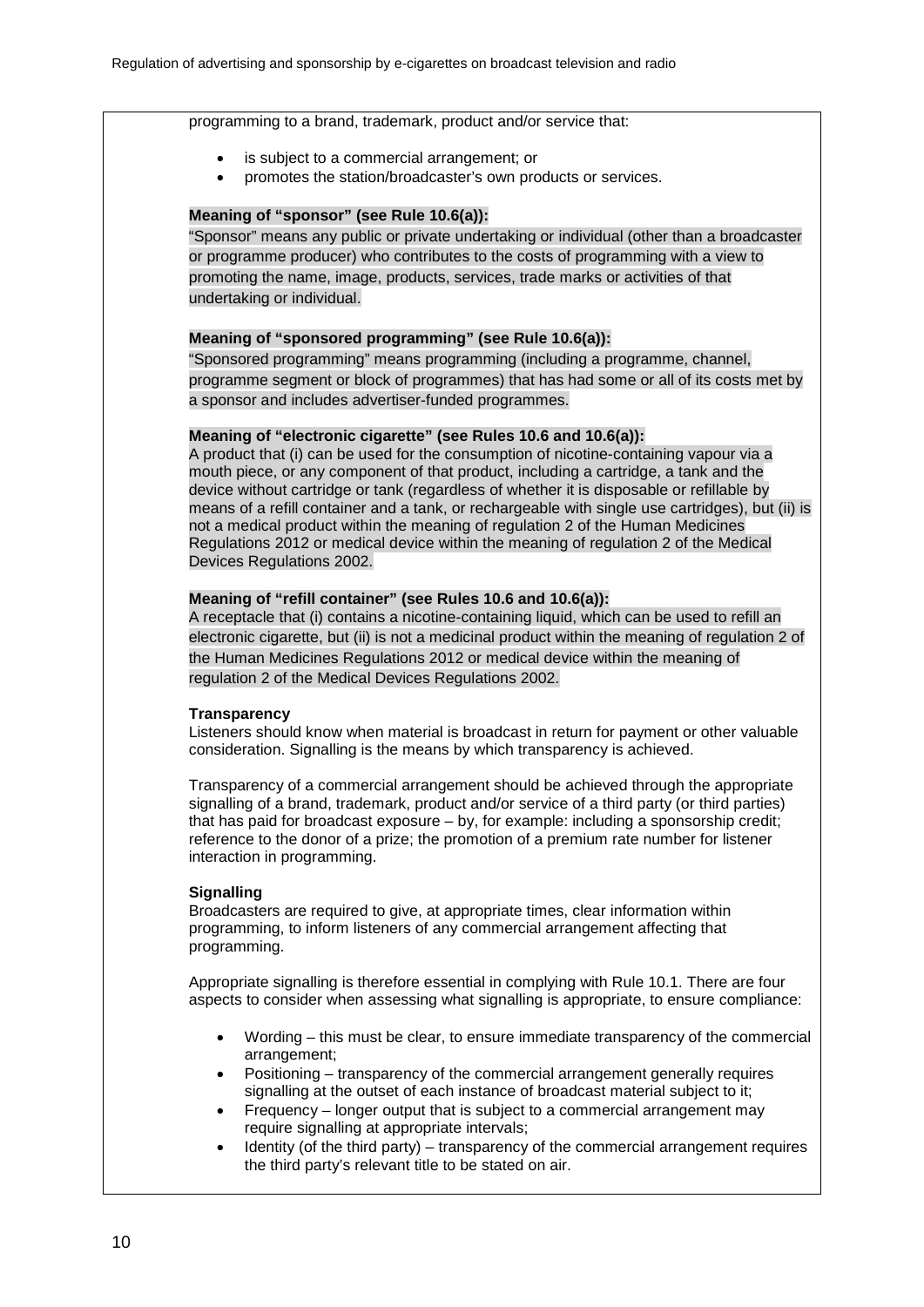Broadcasters should ensure that broadcast material appearing either to be a station campaign or to provide any independent assessment of products/services is genuinely independent and not subject to a commercial arrangement. Signalling commercial references in, for example, consumer advice/affairs programming therefore requires particular care, as it is essential that the broadcast of paid-for promotions of goods and services is not presumed to be independent observation/ comment.

### **Specialist factual strands**

Specialist factual strands in or around news bulletins or news desk presentations might include, for example, travel, sport, finance and weather.

#### **Factual programming, including matters of political or industrial controversy and matters relating to current public policy**

Broadcasters should note that all programming must comply with Section Five of the Code. Commercial references broadcast under such an arrangement are also subject to Section 7 of The Broadcasting Committee of Advertising Practice UK Code of Broadcast Advertising. In addition, broadcasters are reminded that Rule 2.2 applies to **all** factual programming (i.e. factual items must not materially mislead the audience).

#### **Commercial references that require confirmation or substantiation**

Examples include, but are not limited to: complex factual claims (including those that are capable of objective substantiation); market leadership claims; special offer prices; comparisons with competitors; superlative claims; claims and offers involving significant limitations and exclusions; "free" claims; testimonials; endorsements; and claims that may be of particular interest to children.

# **Amendments to the Guidance Notes to Section Ten: Commercial Communications in Radio Programming**

A2.6 The changes to the accompanying Guidance Notes set out below will come into effect at the same time as the amendments to Section Ten of the Broadcasting Code:

### **Introduction: General guidance**

# […]

The following descriptions apply to terms used throughout Section Ten guidance (other terms are described under guidance to specific rules):

- **programming** defined in the Code as "all broadcast material other than spot advertisements", this includes, but is not limited to, the following, each of which can be of any duration:
	- o programmes (e.g. breakfast show);
	- o segments within programmes (e.g. 'the golden hour');
	- o features within programmes (e.g. 'song of the hour');
	- o stand-alone features (e.g. drivetime travel updates); and
	- o commercial references (as, or within, any of the above);
- **commercial arrangement** this is a contract, or any other formal understanding, between a broadcaster (or any agent or employee of the broadcaster) and a third party (or third parties).

Examples of a commercial arrangement include: programming sponsorship (for description of 'sponsorship', see below), competition prize donation and premium rate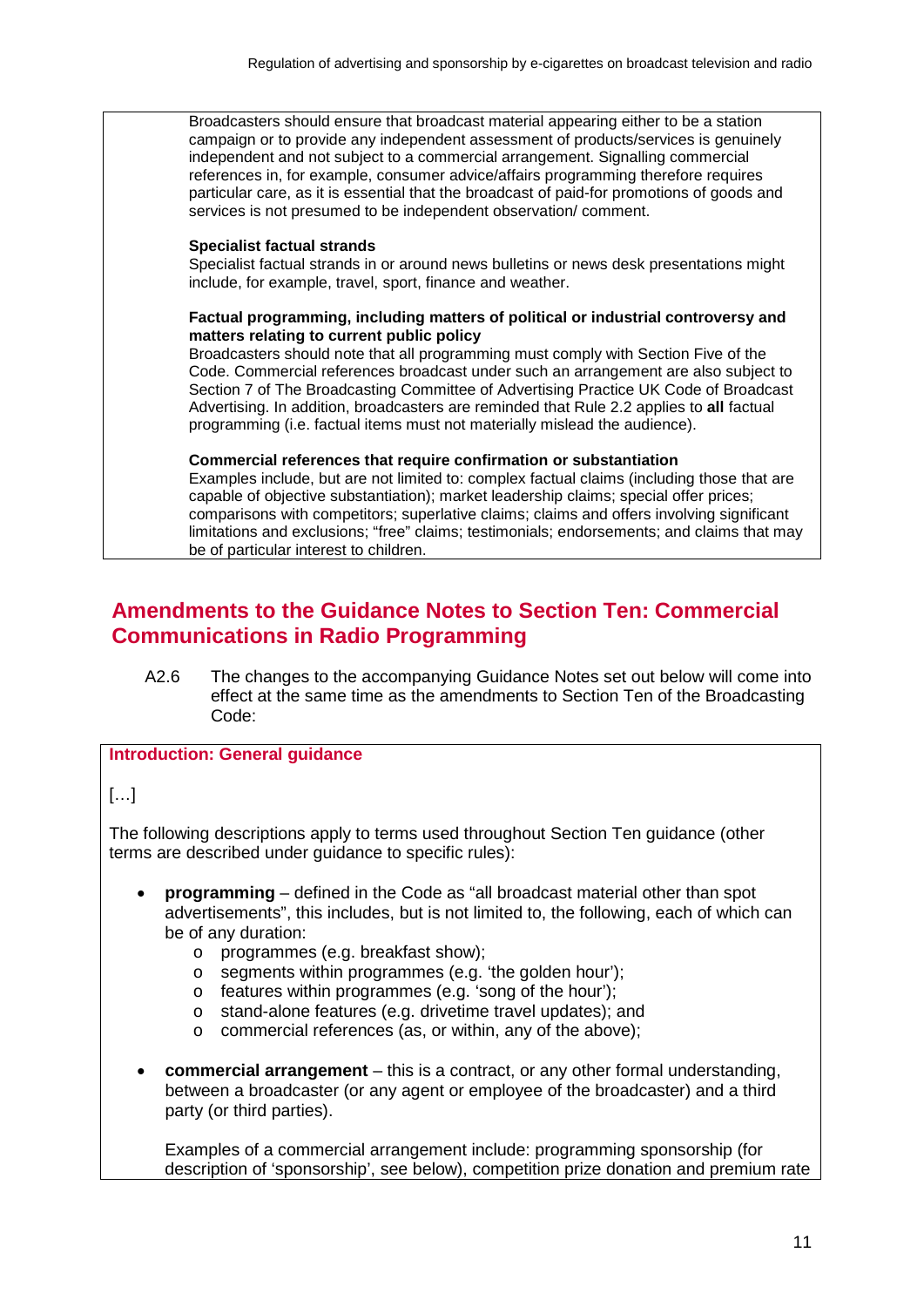(or similar revenue-share) service provision. Programming that is subject to a commercial arrangement will therefore generally include payment and/or the provision of some other valuable consideration in return for a commercial reference – whether promotional or not (for description of 'commercial reference', see below).

Commercial arrangements are generally written and, for the avoidance of doubt, include marketing agreements and contra-deals (i.e. 'barter' arrangements between parties concerning the exchange of goods or services without any payments being made);

- **third parties (with which commercial arrangements are made)** these include not-for-profit organisations and those with a non-commercial purpose;
- **commercial reference** (for the purposes of Section Ten of the Code only) this is a reference in programming to a brand, trade mark, product and/or service that:
	- $\circ$  is subject to a commercial arrangement between the broadcaster (or any agent or employee of the broadcaster) and a third party (or third parties); or
	- o promotes the station/broadcaster's own products or services.

Commercial references therefore include, for example:

- o sponsorship credits;
- o donated prize descriptions;
- o paid-for product references;
- o referral of listeners to a station's website; and
- o the promotion of a station event;

Commercial references do not generally include:

- o promotions of the licensed service itself, through station idents/jingles etc; or
- o trails for programming on the licensed service;

However, such promotions or trails may contain commercial references – for example, sponsorship credits;

• **brand** – this is a marketing identity (by name or sound) associated with an idea, event, product or service, or a range and/or mix of these; and

• **sponsorship** – Sponsored programming (which may include a radio service, programmes or features) is programming that has had some or all of its costs met by a sponsor (where 'costs' means any part of the costs connected to the production or broadcast of the programming). Sponsored programming is programming (including a programme, channel, programme segment or block of programmes) that has had some or all of its costs met by a sponsor and includes advertiser-funded programmes.

A sponsor is any public or private undertaking or natural person (other than the broadcaster or programming producer) who is funding the programming with a view to promoting its products, services, trade marks, image, name, and/or activities. A sponsor is any public or private undertaking or individual (other than a broadcaster or programme producer) who contributes to the costs of programming with a view to promoting the name, image, products, services, trade marks or activities of that undertaking or individual.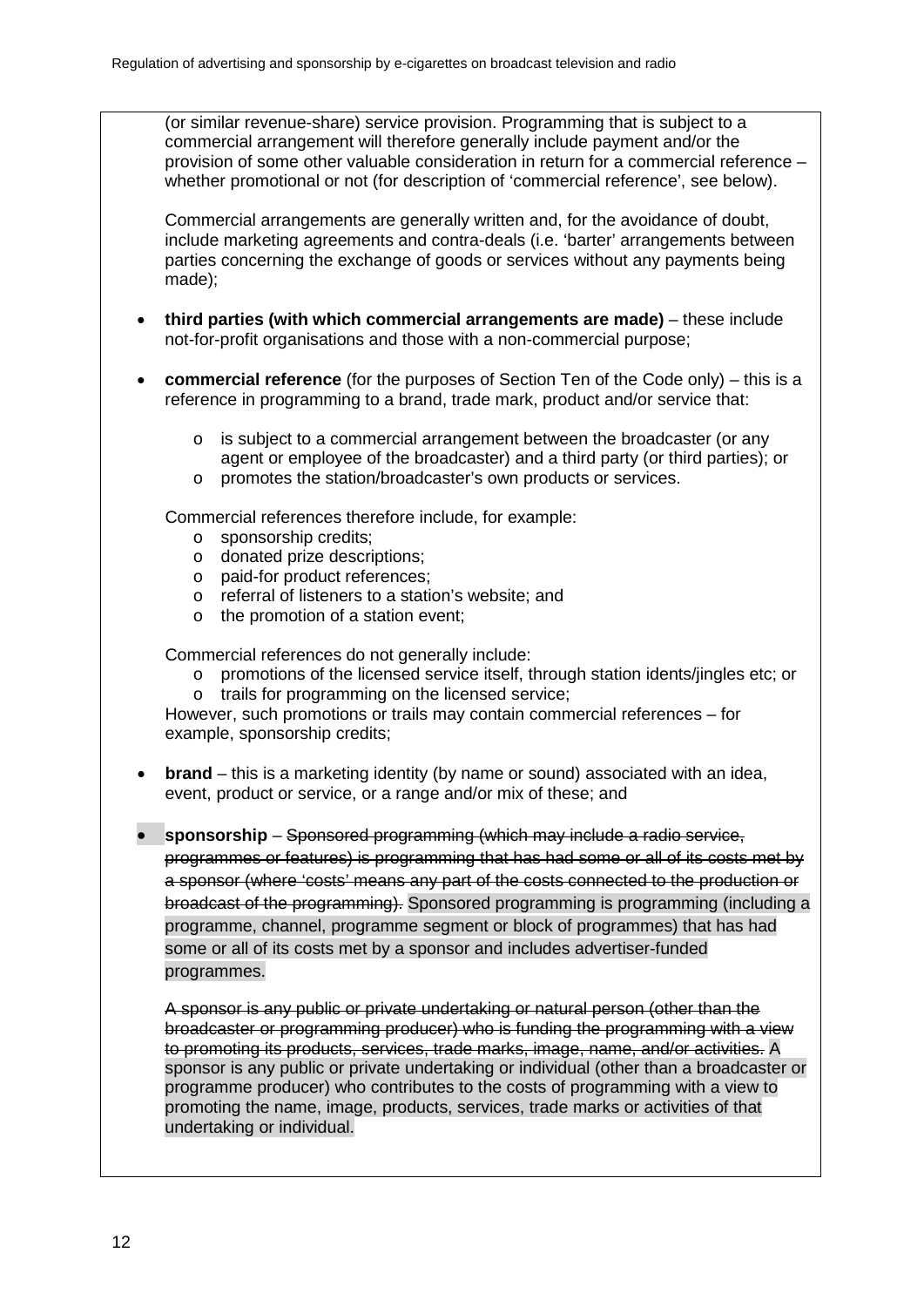### Advertiser-funded programming is sponsored programming.

A sponsorship credit (or sponsor credit) identifies the sponsor and the programming that is sponsored. It is a form of commercial reference (see above).

# […]

# **Rule 10.6 to 10.8 Advertising rules apply**

## **Types of advertising rules**

For the purposes of compliance with Section Ten advertising rules, the BCAP Code contains rules with regard to advertising prohibitions, scheduling restrictions, content requirements and clearance requirements. While the BCAP Code does not refer specifically to "content rules", these are simply rules that do not concern advertising prohibitions, scheduling restrictions or clearance requirements.

Rules 10.6 to 10.8 contribute to ensuring appropriate consumer protection. In summary:

- Advertisers that are prohibited from advertising under the BCAP Code may not make any form of commercial communication on radio (Note: With regard to e-cigarettes and refill containers, see below under "Prohibited and restricted communications");
- BCAP content and scheduling rules apply to all commercial references (Note: When applied together with the transparency requirement – Rule 10.1 – this also ensures BCAP scheduling rules apply to programming that is subject to commercial arrangements with third parties); and
- BCAP clearance requirements apply only to commercial references that require confirmation or substantiation prior to broadcast. (Examples include, but are not limited to: complex factual claims – including those that are capable of objective substantiation; market leadership claims; special offer prices; comparisons with competitors; superlative claims; claims and offers involving significant limitations and exclusions; "free" claims; testimonials; endorsements; and claims that may be of particular interest to children.) See also, 'Clearance', below.

### **Material that sounds like a commercial reference**

For the avoidance of doubt, any material that sounds like a commercial reference but does not form part of a commercial arrangement with a third party (e.g. references to the third party but not subject to the commercial arrangement, or a presenter's personal views, concerning any product or service, that stray into making overt advertising claims about that product or service), remains subject to the rules of the Broadcasting Code. The Broadcasting Code has rules to ensure appropriate consumer protection – e.g. Rules 2.1 (harm) and 2.2 (misleadingness). However, broadcasters should note that, in the event of investigating complaints concerning such material, Ofcom is likely to refer to advertising requirements for appropriate guidance. (See also guidance with regard to 'clearance', below, concerning – among other things – 'natural' references to brands etc., and guidance to Rule 10.3, above, concerning, specifically, material that appears to be a commercial reference within news).

## **Prohibited and restricted commercial communications**

Broadcasters should refer to Section 10 (Prohibited Categories) of the BCAP Code, which details prohibited categories of advertising. Advertisements currently prohibited from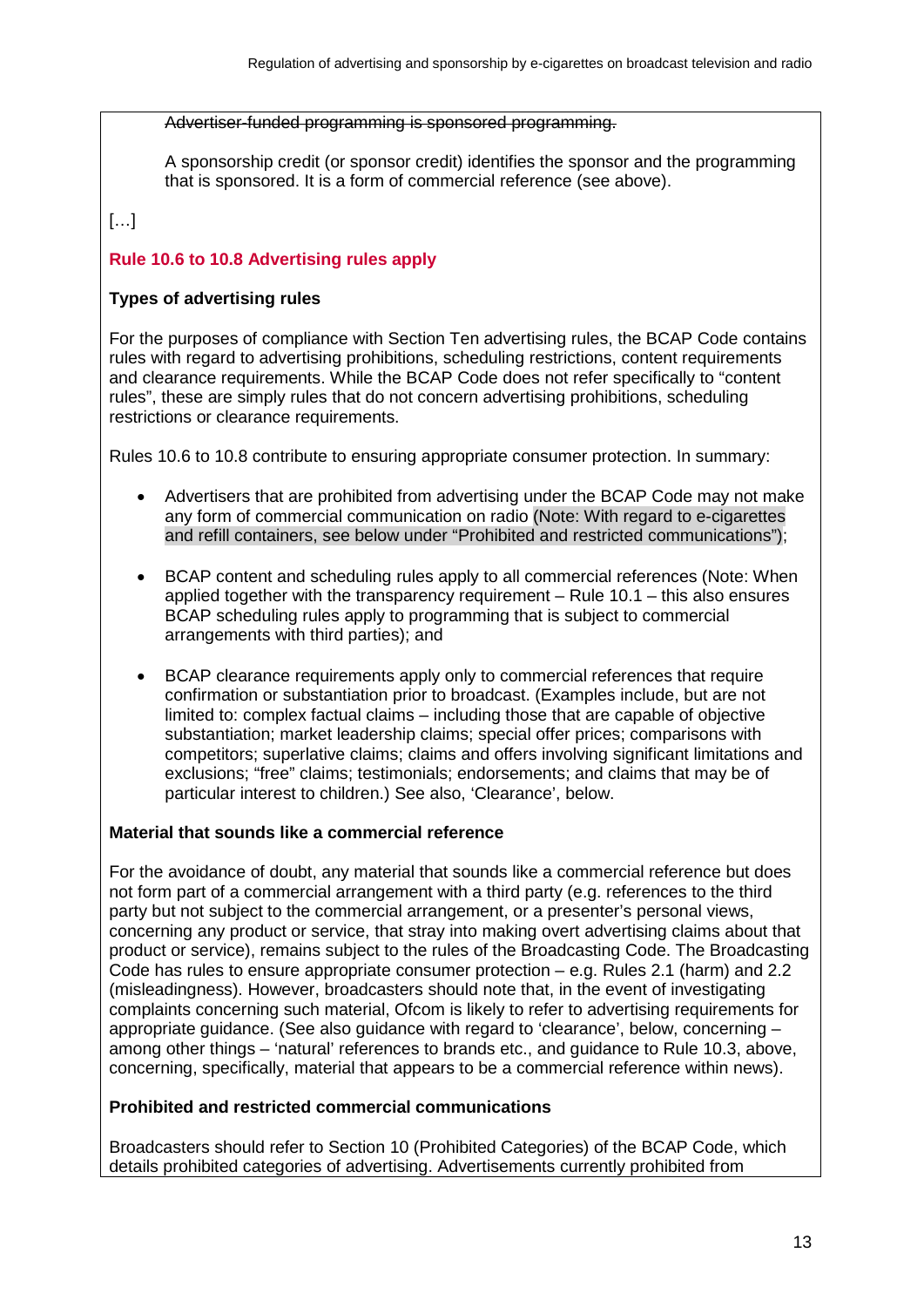broadcast on radio include those coming within the recognised character of, or specifically concerned with, the following:

- breath-testing devices;
- betting systems/products intended to facilitate winning games of chance;
- all tobacco products, rolling papers and filters;
- guns (including replica guns), gun clubs and offensive weapons;
- prostitution and sexual massage services;
- obscene material;
- products for the treatment of alcohol and illegal-substance dependence;
- pyramid promotional schemes; and
- the acquisition or disposal of units in collective investment schemes not authorised or recognised by the FSA, without the prior approval of BCAP; and
- electronic cigarettes and refill containers or any advertisement which has the aim or direct or indirect effect of promoting such a product.

Broadcasters should note that, in addition to Section 10 (Prohibited Categories) of the BCAP Code, there are other advertising prohibitions (detailed within specific advertising categories) – e.g. Section 7 (Political and Controversial Matters), Rule 7.2.1: "No advertisement may be inserted by or on behalf of a body whose objectives are wholly or mainly of a political nature." (Note: Other Sections of the BCAP Code that contain specific prohibitions comprise: 5 (Children); 11 (Medicines, Medical Devices, Treatments and Health); 14 (Financial Products, Services and Investments); 15 (Faith, Religion and Equivalent Systems of Belief); 24 (Homeworking Schemes); 25 (Instructional Courses); and 30 (Pornography).

As a consequence of the Government's implementation of the Tobacco Products Directive 2014, Rule 10.6 excludes electronic cigarettes and refill containers from the prohibition on commercial arrangements between programming and third parties that are prohibited from advertising on radio. Rule 10.6(a) makes clear that sponsored programming with the aim or direct or indirect effect of promoting electronic cigarettes and/or refill containers is prohibited. "Electronic cigarette" and "refill container" have the meanings given to them by the definitions in the Code.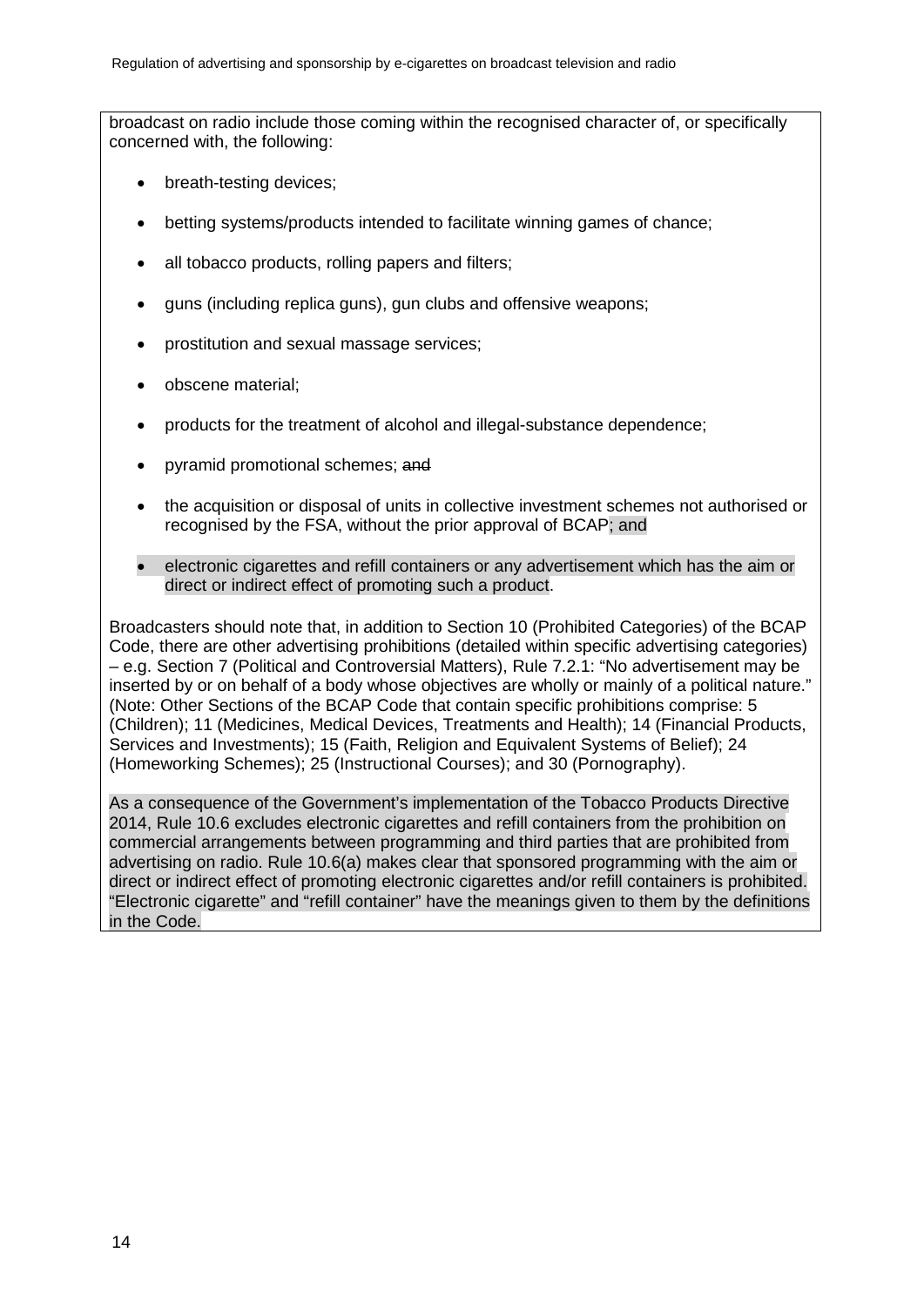# **Annex 3**

# <span id="page-26-0"></span>Letter from Ofcom to BCAP

# **Text of the letter from Ofcom to BCAP**

## **From: Tony Close, Director of Content Standards, Licensing and Enforcement, Ofcom To: Shahriar Coupal, Director of the Committees, CAP and BCAP**

Dear Shahriar,

This letter concerns the amendments to Sections 10 (Prohibited Categories) and 33 (Electronic Cigarettes) of the BCAP Code, which are relevant to the implementation of certain provisions of the Tobacco Products Directive 2014.

The UK Government is implementing these provisions via Directions to Ofcom. Under the terms of the Memorandum of Understanding between Ofcom and BCAP, Ofcom is now instructing BCAP to make the necessary changes to the BCAP Code. These amendments, set out in full below, are to take effect on 20 May 2016.

In summary, BCAP is required to disapply the rules contained in Section 33 insofar as they relate to electronic cigarettes and refill containers, as defined by the Directions. These definitions will be inserted into the relevant sections of the BCAP Code. In addition, BCAP will add electronic cigarettes and refill containers, or any advertisement which has the aim or direct or indirect effect of promoting such a product, to the list of categories prohibited from advertising on television and radio in Section 10. There are also some further minor amendments to Section 10.

In addition, BCAP has proposed further minor amendments to ensure clarity and consistency. Ofcom considers these changes to be acceptable.

Because Section 33 of the BCAP Code was introduced on an interim basis, Ofcom expects BCAP now to consider whether, and if so how, the rules in Section 33 – which at present continue to apply to non-nicotine-containing e-cigarettes and related products – are to coexist with the new prohibition on advertising nicotine-containing electronic cigarettes and refill containers.

This letter is the formal record of Ofcom's instruction to BCAP regarding these amendments to the BCAP Code.

Yours sincerely

[Signed]

# **Amendments to Section 10 of the BCAP Code**

# **10 Prohibited categories**

### **Principle**

Broadcast advertisements for some products or services are not permitted either because those products may not legally be advertised or because of a clear potential for harm or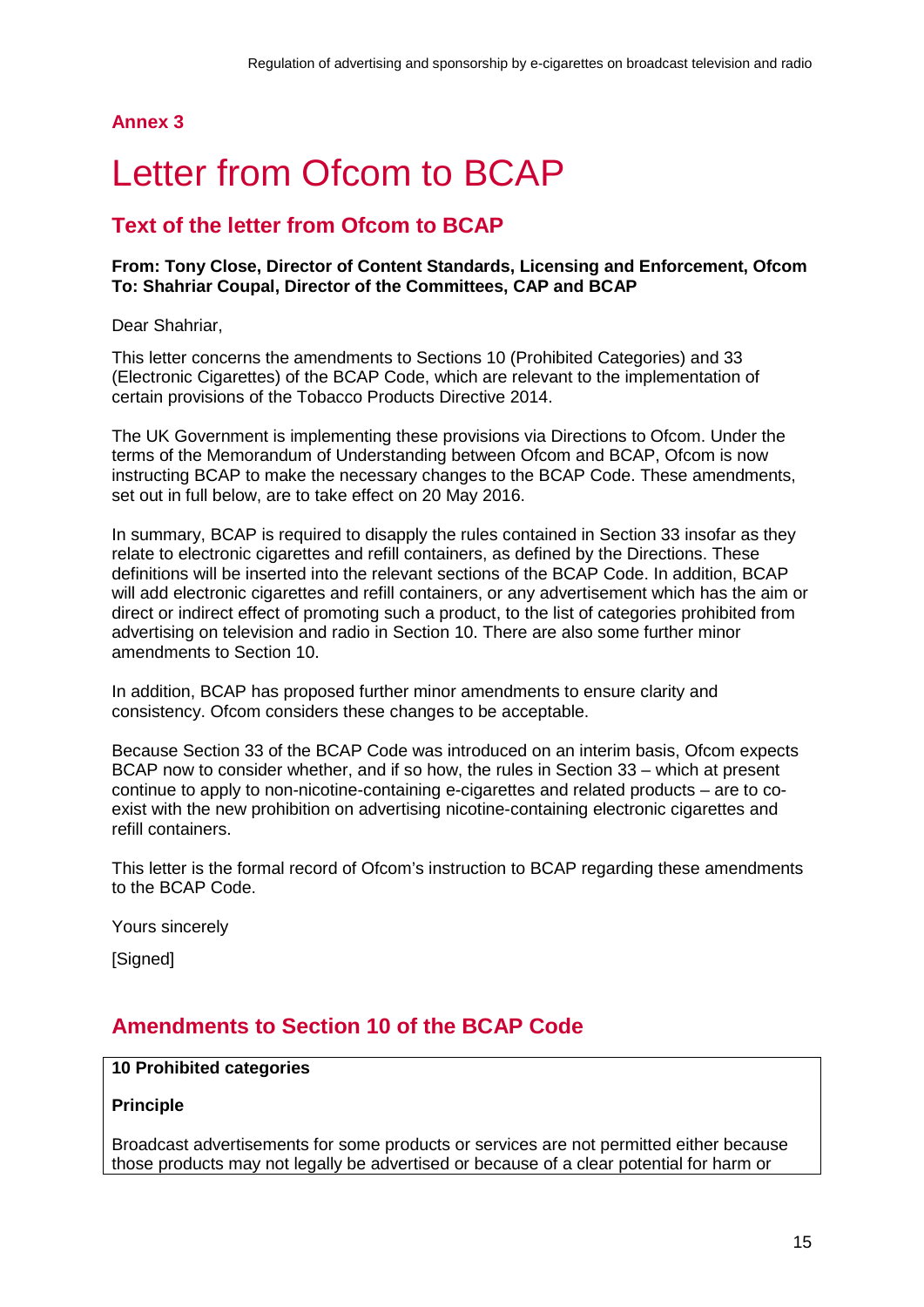serious or widespread offence to the audience or to society.

# **Background**

There are other unacceptable and restricted categories of advertising not listed in this Section, which can be found in these sections: Political and Controversial Matters (Section 7); Children (Section 5); Medicines, Medical Devices, Treatments and Health (Section 11); Financial Products, Services and Investments (Section 14); Faith, Religion and Equivalent Systems of Belief (Section 15); Homeworking Schemes (Section 24); Instructional Courses (Section 25) and Pornography (Section 30).

## **Rules**

- 10.1 Advertisements for products or services coming within the recognised character of or specifically concerned with these are not acceptable:
- 10.1.1 breath-testing devices and products that are intended to mask the effects of alcohol
- 10.1.2 betting systems and products that are intended to facilitate winning games of chance
- 10.1.3 all tobacco products. Also non-tobacco products or services that share a name, emblem or other feature with a tobacco product (as provided for by Rule 10.4), rolling papers and filters. This rule does not apply to advertisements for electronic cigarettes products which are regulated by Section 33
- 10.1.4 guns (including replica guns), gun clubs and offensive weapons. "Offensive weapons" are items made or adapted to cause injury. References to clay pigeon shoots are permitted only as part of a wider range of outdoor pursuits
- 10.1.5 prostitution and sexual massage services
- 10.1.6 obscene material. "Obscene material" is material that offends against the Obscene Publications Act 1959 (as amended)
- 10.1.7 products for the treatment of alcohol and illegal-substance dependence. Services offering treatment of alcohol and illegal-substance dependence are acceptable if they comply with rule 11.10
- 10.1.8 pyramid promotional schemes. "Pyramid promotional schemes" are those in which consumers pay or give other consideration for the opportunity to receive compensation that is derived primarily from the introduction of other consumers into the scheme, not the sale or consumption of products
- 10.1.9 the acquisition or disposal of units in collective investment schemes not authorised or recognised by the FCA, without the prior approval of BCAP.
- 10.1.10 Television only Escort agencies
- 10.1.11 electronic cigarettes and refill containers or any advertisement which has the aim or direct or indirect effect of promoting such a product

For the purposes of this rule:

"Electronic cigarette" means a product that can be used for the consumption of nicotine-containing vapour via a mouth piece, or any component of that product,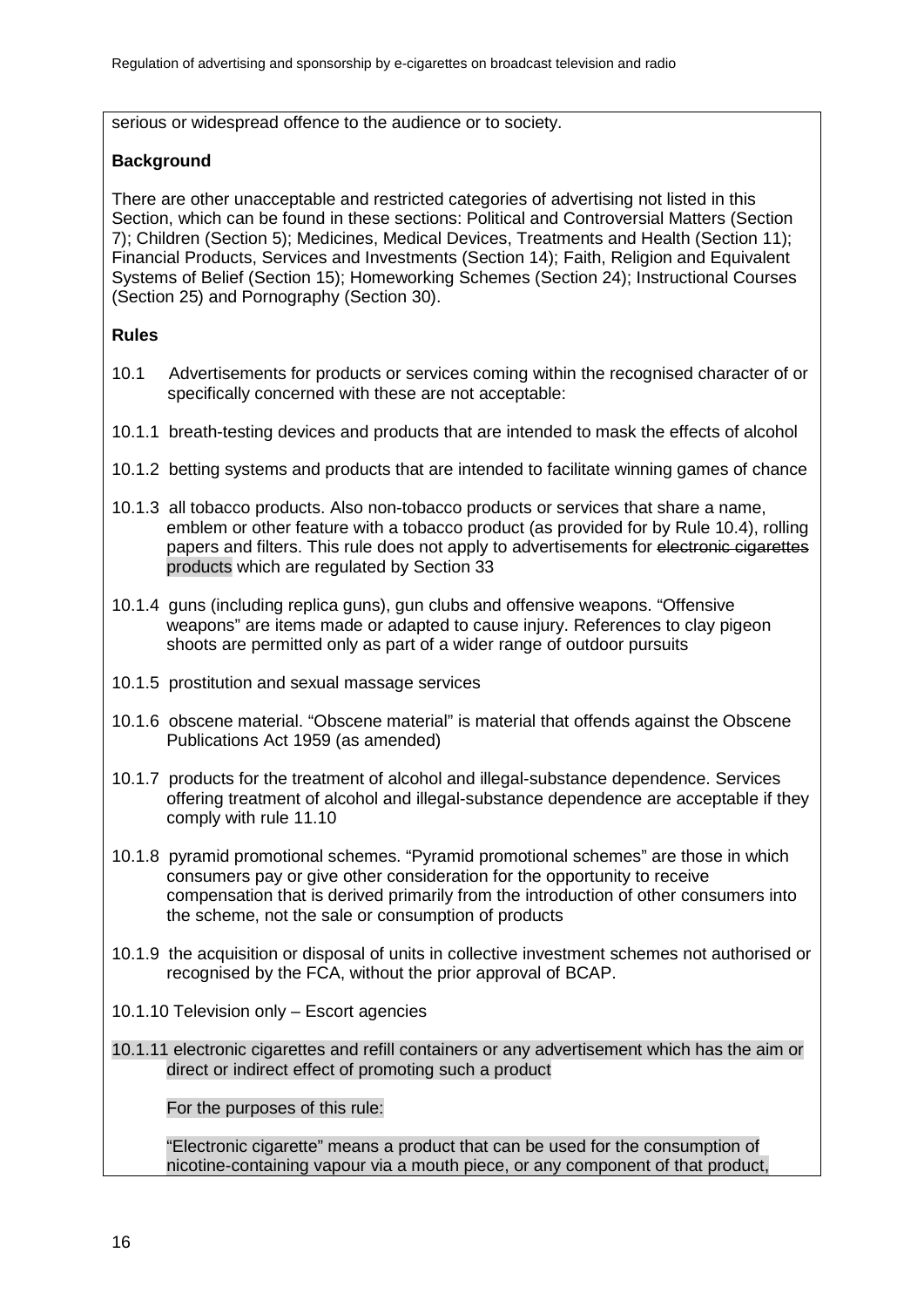including a cartridge, a tank and the device without cartridge or tank (regardless of whether it is disposable or refillable by means of a refill container and a tank, or rechargeable with single use cartridges), but is not a medicinal product within the meaning of regulation 2 of the Human Medicines Regulations 2012 or medical device within the meaning of regulation 2 of the Medical Devices Regulations 2002.

A "refill container" means a receptacle that contains a nicotine-containing liquid, which can be used to refill an electronic cigarette, but is not a medicinal product within the meaning of regulation 2 of the Human Medicines Regulations 2012 or medical device within the meaning of regulation 2 of the Medical Devices Regulations 2002.

This rule is not intended to prohibit advertisements for (i) nicotine-containing electronic cigarettes which are licensed as medicines or medical devices [as described above], (ii) non-nicotine-containing liquids and refill containers, (iii) nonnicotine-containing disposable e-cigarettes and (iv) rechargeable e-cigarettes which are designed to be fitted only with cartridges containing non-nicotine containing eliquid. Such products may be advertised subject to all relevant rules in the BCAP Code, including those in Section 33.

10.1.8 No advertisement may indirectly promote an unacceptable product or service. For example, advertisements must not refer the audience to a website or a publication if a significant part of that website or publication promotes a prohibited product service.

# **Tobacco**

These rules do not apply to advertisements for electronic cigarettes products which are regulated by Section 33.

- 10.3 Advertisements must not promote smoking or the use of tobacco products.
- 10.4 If it shares a name, emblem or other feature with a tobacco product, a non-tobacco product or service may be advertised only if the advertisement is obviously directly targeted at an adult audience, makes or implies no reference to smoking or to a tobacco product, does not promote tobacco or smoking and does not include a design, colour, imagery, logo style or the like that might be associated in the audience's mind with a tobacco product.
- 10.5 Advertisements that might be of particular interest to children or teenagers must not refer to tobacco or smoking, unless that reference obviously forms part of an antismoking or anti-drugs message.

# **Amendments to Section 33 of the BCAP Code**

# **Background**

Directive 2014/40/EU (on the approximation of the laws, regulations and administrative provisions of the Member States concerning the manufacture, presentation and sale of tobacco and related products and repealing Directive 2001/37/EC) is now in force but has not yet been given effect in UK law. The UK Government is required to transpose its provisions by 20 May 2016, with a further transitional period for non-compliant e-cigarette